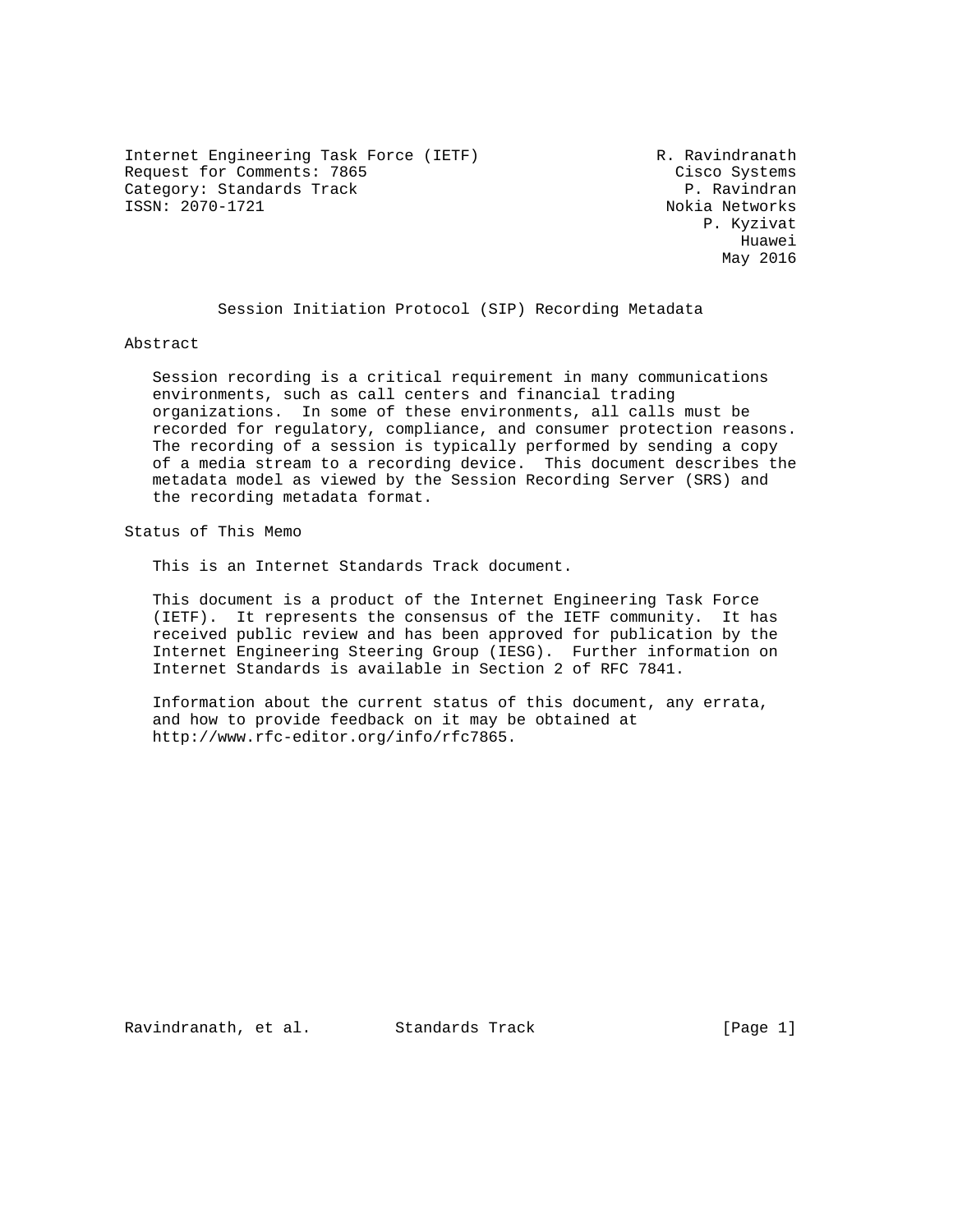# Copyright Notice

 Copyright (c) 2016 IETF Trust and the persons identified as the document authors. All rights reserved.

 This document is subject to BCP 78 and the IETF Trust's Legal Provisions Relating to IETF Documents (http://trustee.ietf.org/license-info) in effect on the date of publication of this document. Please review these documents carefully, as they describe your rights and restrictions with respect to this document. Code Components extracted from this document must include Simplified BSD License text as described in Section 4.e of the Trust Legal Provisions and are provided without warranty as described in the Simplified BSD License.

Table of Contents

| $\mathbf{1}$   |  |
|----------------|--|
| 2.             |  |
| $\mathcal{E}$  |  |
| $\overline{4}$ |  |
| 5 <sub>1</sub> |  |
|                |  |
|                |  |
|                |  |
|                |  |
|                |  |
|                |  |
|                |  |
|                |  |
|                |  |
|                |  |
|                |  |
|                |  |
|                |  |
|                |  |
|                |  |
|                |  |
|                |  |
|                |  |
|                |  |
|                |  |
|                |  |
|                |  |
|                |  |
|                |  |
|                |  |

Ravindranath, et al. Standards Track [Page 2]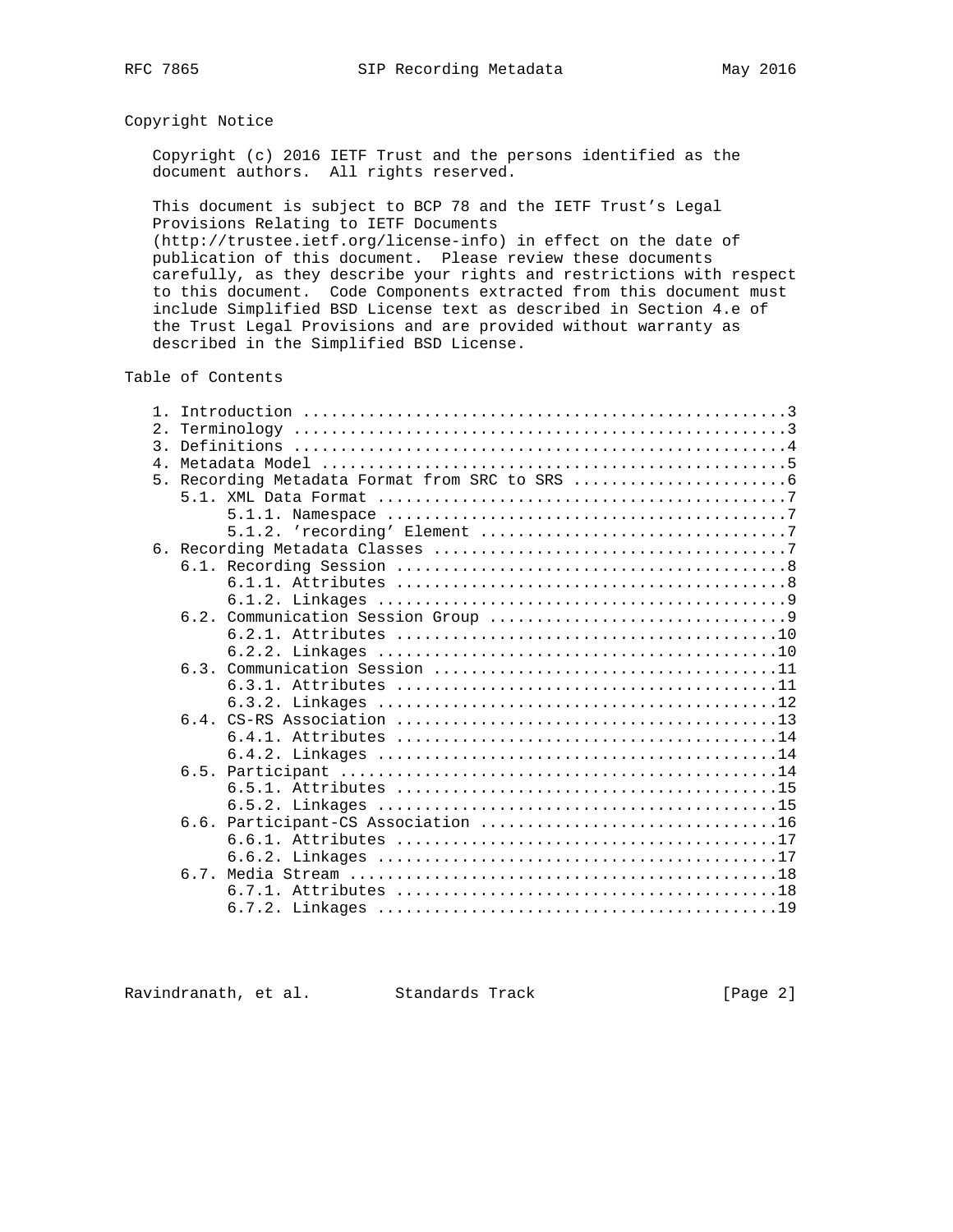| 6.8. Participant-Stream Association 19                |
|-------------------------------------------------------|
|                                                       |
|                                                       |
| 6.9. Syntax of XML Elements for Date and Time 21      |
|                                                       |
|                                                       |
| 7. Recording Metadata Snapshot Request Format 22      |
|                                                       |
| 8.1. Complete SIP Recording Metadata Example 23       |
| 8.2. Partial Update of Recording Metadata XML Body 25 |
| 9. XML Schema Definition for Recording Metadata 26    |
|                                                       |
|                                                       |
| 11.1. SIP Recording Metadata Schema Registration 31   |
|                                                       |
|                                                       |
|                                                       |
|                                                       |
|                                                       |

## 1. Introduction

 Session recording is a critical requirement in many communications environments, such as call centers and financial trading organizations. In some of these environments, all calls must be recorded for regulatory, compliance, and consumer protection reasons. The recording of a session is typically performed by sending a copy of a media stream to a recording device. This document focuses on the recording metadata, which describes the Communication Session (CS). The document describes a metadata model as viewed by the Session Recording Server (SRS) and the recording metadata format, the requirements for which are described in [RFC6341] and the architecture for which is described in [RFC7245].

## 2. Terminology

 The key words "MUST", "MUST NOT", "REQUIRED", "SHALL", "SHALL NOT", "SHOULD", "SHOULD NOT", "RECOMMENDED", "MAY", and "OPTIONAL" in this document are to be interpreted as described in [RFC2119]. This document only uses these key words when referencing normative statements in existing RFCs.

Ravindranath, et al. Standards Track [Page 3]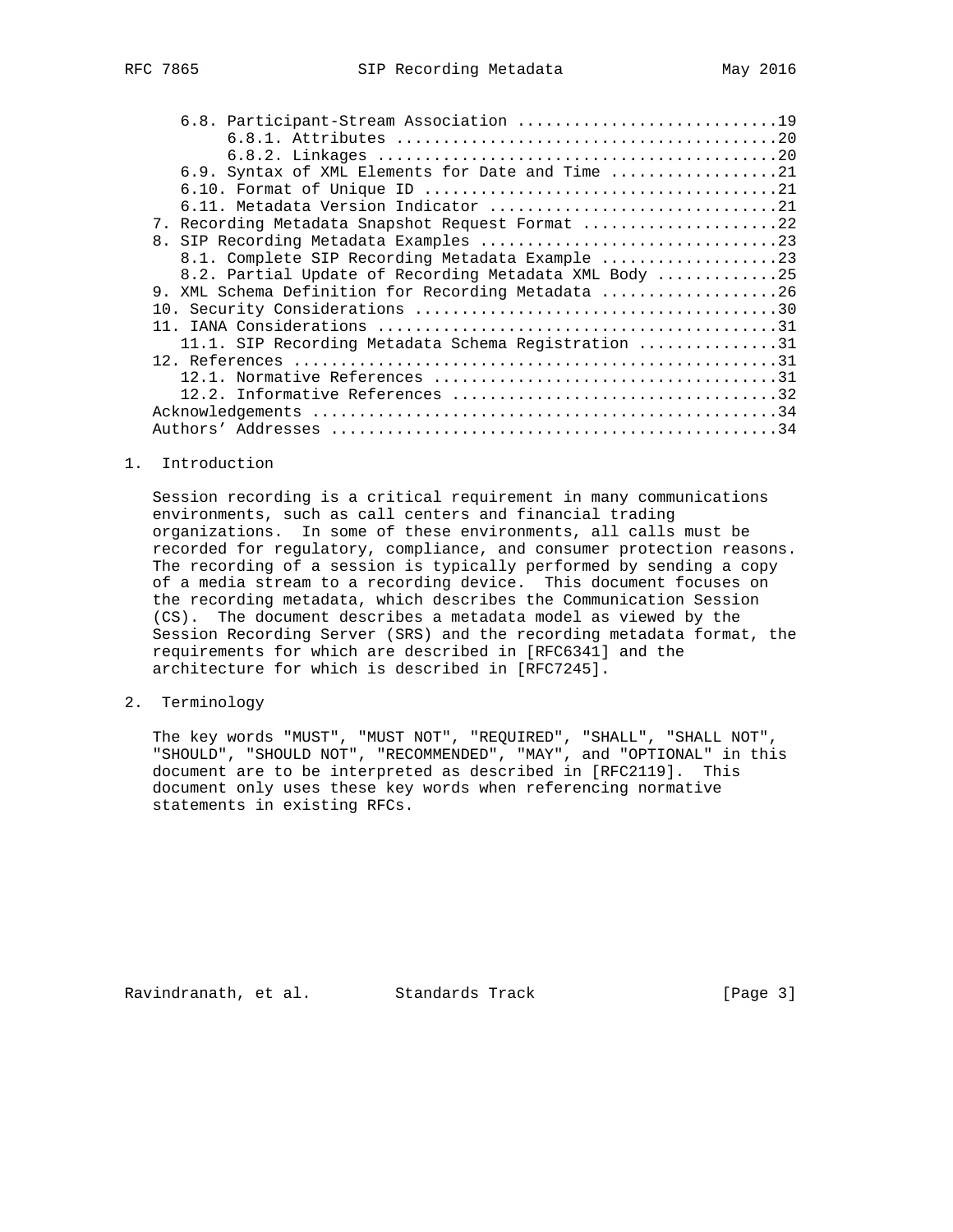### 3. Definitions

- Metadata model: A metadata model is an abstract representation of metadata using a Unified Modeling Language (UML) [UML] class diagram.
- Metadata classes: Each block in the model represents a class. A class is a construct that is used as a blueprint to create instances (called "objects") of itself. The description of each class also has a representation of its attributes in a second compartment below the class name.
- Attributes: Attributes represent the elements listed in each of the classes. The attributes of a class are listed in the second compartment below the class name. Each instance of a class conveys values for the attributes of that class. These values get added to the recording's metadata.
- Linkages: Linkages represent the relationship between the classes in the model. Each linkage represents a logical connection between classes (or objects) in class diagrams (or object diagrams). The linkages used in the metadata model of this document are associations.
- This document also refers to the terminology defined in [RFC6341].

Ravindranath, et al. Standards Track [Page 4]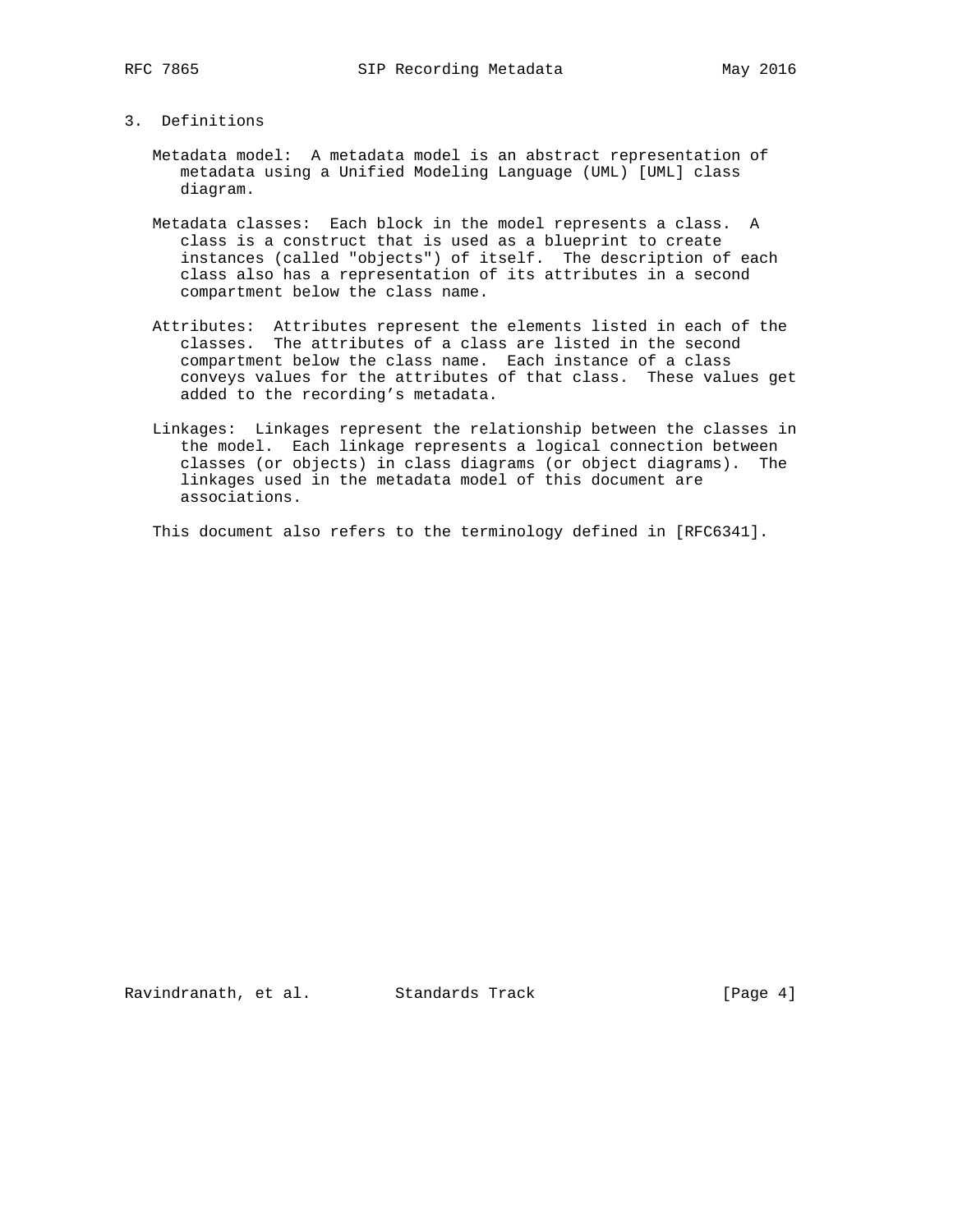# 4. Metadata Model

 Metadata is the information that describes recorded media and the CS to which they relate. The diagram below shows a model for metadata as viewed by an SRS.



Ravindranath, et al. Standards Track [Page 5]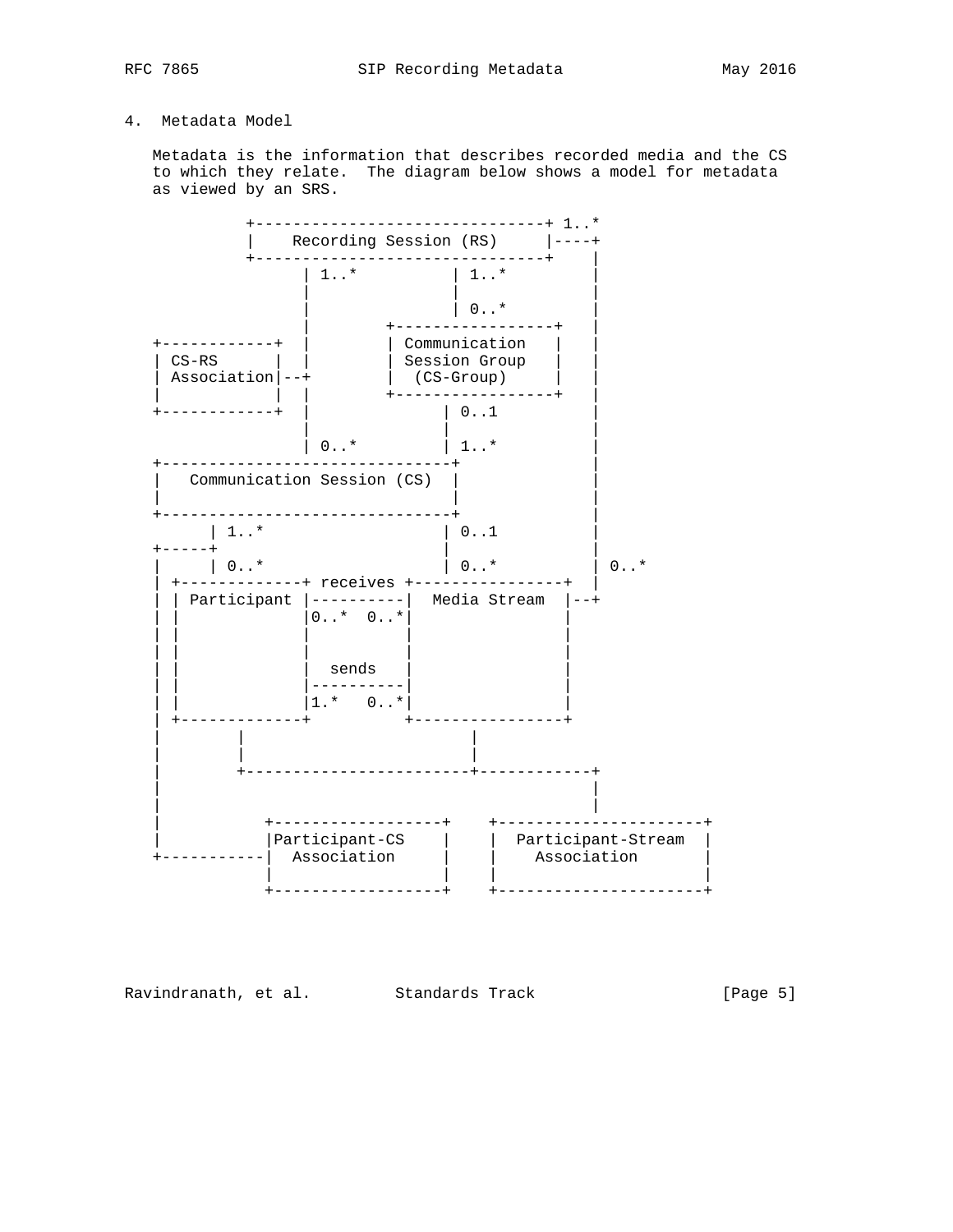The metadata model is a class diagram in UML. The model describes the structure of metadata in general by showing the classes, their attributes, and the relationships among the classes. Each block in the model above represents a class. The linkages between the classes represent the relationships, which can be associations or compositions. The metadata is conveyed from the Session Recording Client (SRC) to the SRS.

 The model allows metadata describing CSs to be communicated to the SRS as a series of snapshots, each representing the state as seen by a single SRC at a particular instant in time. Metadata changes from one snapshot to another reflect changes in what is being recorded. For example, if a participant joins a conference, then the SRC sends the SRS a snapshot of metadata having that participant information (with attributes like (Name, AoR) tuple and associate-time). (Note: "AoR" means "Address-of-Record".)

 Some of the metadata is not required to be conveyed explicitly from the SRC to the SRS, if it can be obtained contextually by the SRS (e.g., from SIP or Session Description Protocol (SDP) signaling). For example, the 'label' attribute within the 'stream' XML element references an SDP "a=label" attribute that identifies an m-line within the Recording Session (RS) SDP. The SRS would learn the media properties from the media line.

5. Recording Metadata Format from SRC to SRS

 This section gives an overview of the recording metadata format. Some data from the metadata model is assumed to be made available to the SRS through SDP [RFC4566], and therefore this data is not represented in the XML document format specified in this document. SDP attributes describe different media formats like audio and video. The other metadata attributes, such as participant details, are represented in a new recording-specific XML document of type 'application/rs-metadata+xml'. The SDP "label" attribute [RFC4574] provides an identifier by which a metadata XML document can refer to a specific media description in the SDP sent from the SRC to the SRS.

 The XML document format can be used to represent either the complete metadata or a partial update to the metadata. The latter includes only elements that have changed compared to the previously reported metadata.

Ravindranath, et al. Standards Track [Page 6]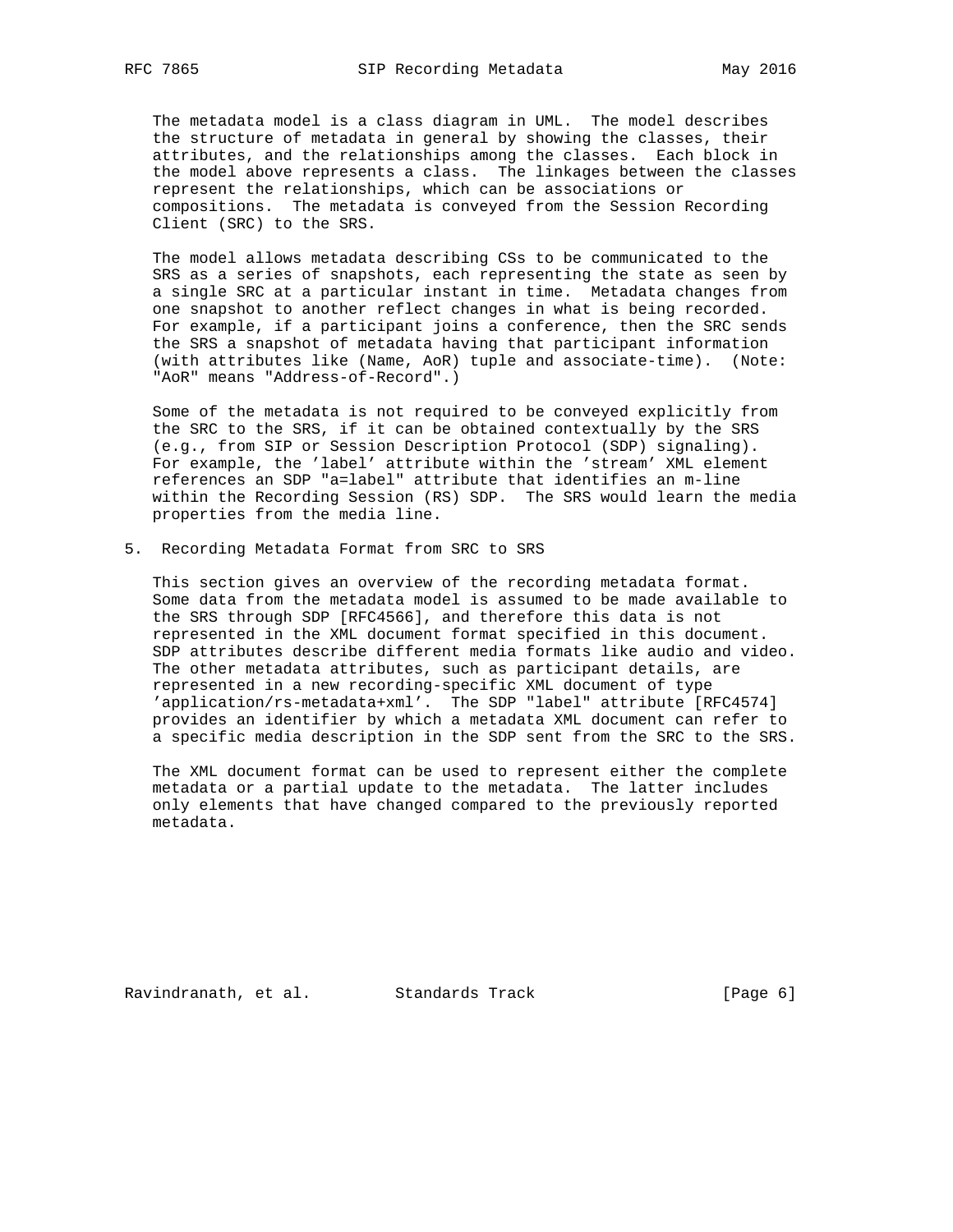## 5.1. XML Data Format

 Every recording metadata XML document sent from the SRC to the SRS contains a 'recording' element. The 'recording' element acts as a container for all other elements in this XML document. A 'recording' object is an XML document. It has the XML declaration and contains an encoding declaration in the XML declaration, e.g., "<?xml version="1.0" encoding="UTF-8"?>". If the charset parameter of the MIME content type declaration is present and it is different from the encoding declaration, the charset parameter takes precedence.

 Every application conforming to this specification MUST accept the UTF-8 character encoding to ensure minimal interoperability.

 Syntax and semantic errors in an XML document should be reported to the originator, using application-specific mechanisms.

#### 5.1.1. Namespace

 With the following URN, this document defines a new namespace URI for elements defined herein:

urn:ietf:params:xml:ns:recording:1

5.1.2. 'recording' Element

 The 'recording' element MUST contain an xmlns namespace attribute with a value of urn:ietf:params:xml:ns:recording:1. Exactly one 'recording' element MUST be present in every recording metadata XML document.

 A 'recording' element MAY contain a 'dataMode' element indicating whether the XML document is a complete document or a partial update. If no 'dataMode' element is present, then the default value is "complete".

6. Recording Metadata Classes

 This section describes each class of the metadata model and the attributes of each class. This section also describes how different classes are linked and the XML element for each of them.

Ravindranath, et al. Standards Track [Page 7]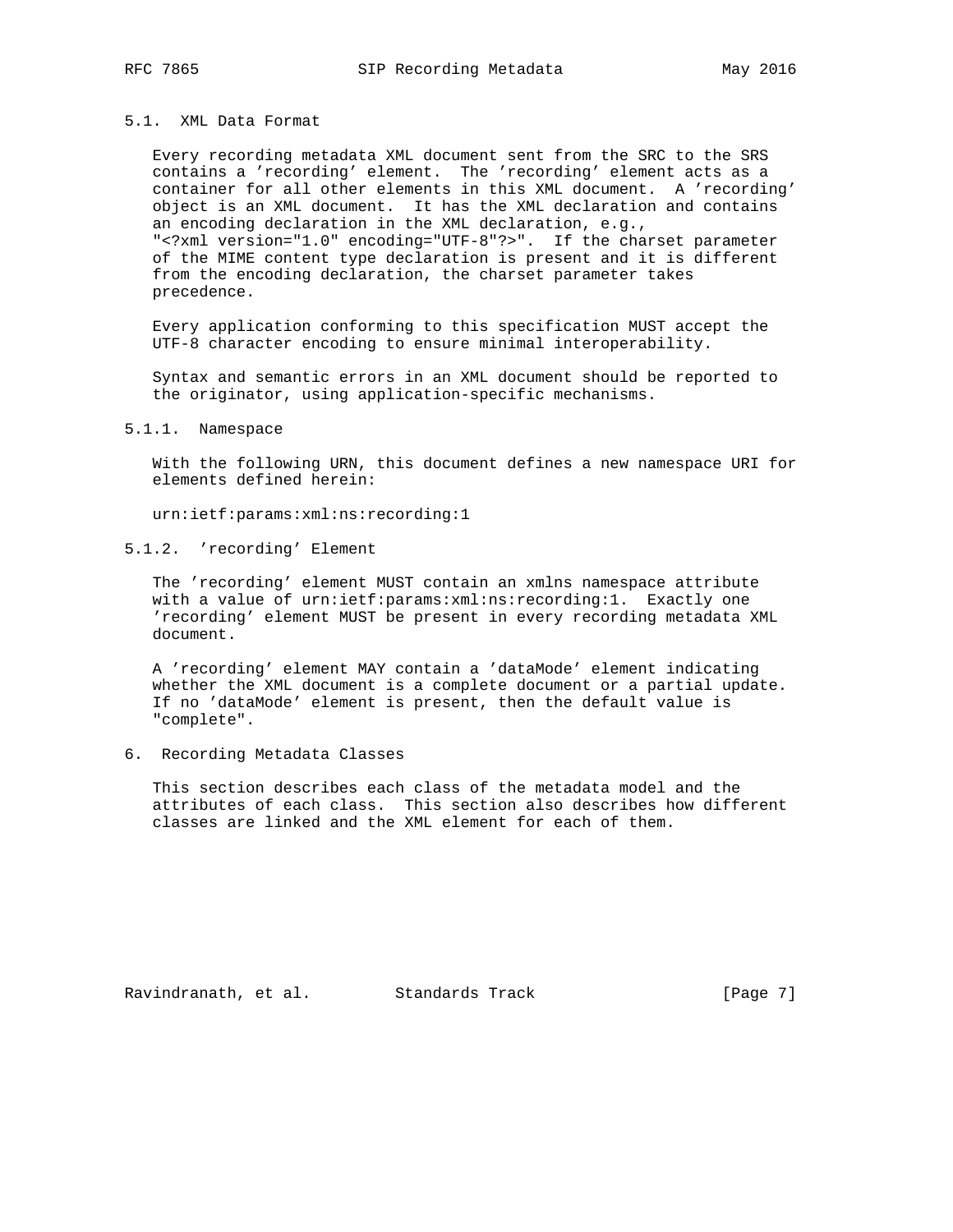# 6.1. Recording Session

 +-------------------------------+ | Recording Session (RS) | +-------------------------------+ | | 1..\* 0..\*  $|$ -------------- Media Stream end-time | | | | +-------------------------------+ | 1..\* | 1..\* | | | 0..\* | 0..\* Communication Communication Session (CS) Session Group (CS-Group)

 Each instance of an RS class, namely the RS object, represents a SIP session created between an SRC and SRS for the purpose of recording a CS.

 The RS object is represented in the XML schema using the 'recording' element, which in turn relies on the SIP/SDP session with which the XML document is associated to provide the attributes of the RS element.

# 6.1.1. Attributes

An RS class has the following attributes:

- o start-time Represents the start time of an RS object.
- o end-time Represents the end time of an RS object.

 'start-time' and 'end-time' attribute values are derivable from the Date header (if present in the SIP message) in the RS. In cases where the Date header is not present, 'start-time' is derivable from the time at which the SRS receives the notification of the SIP message to set up the RS, and 'end-time' is derivable from the time at which the SRS receives a disconnect on the RS SIP dialog.

Ravindranath, et al. Standards Track [Page 8]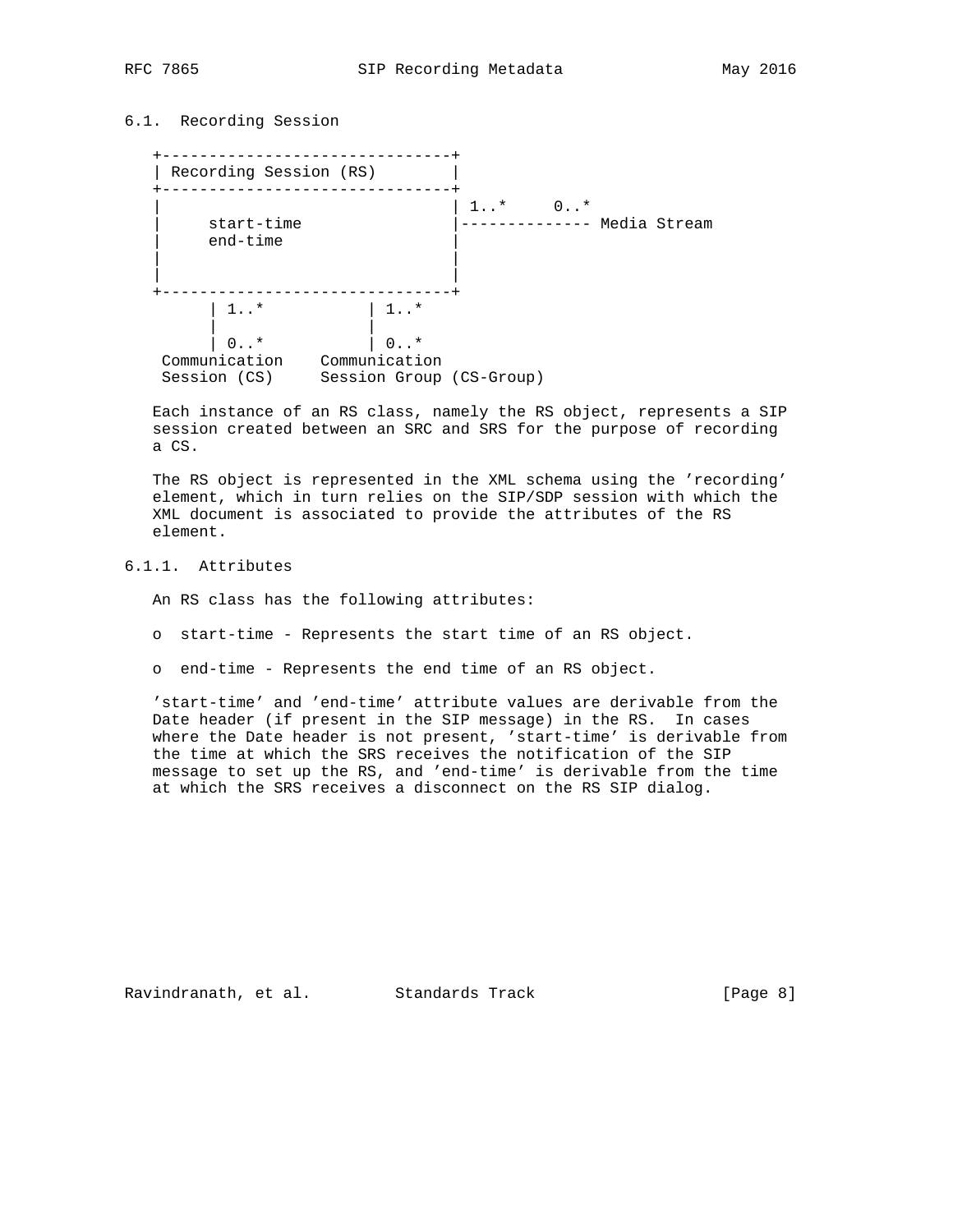6.1.2. Linkages

Each instance of an RS has:

- o Zero or more instances of CS-Groups.
- o Zero or more instances of CS objects.
- o Zero or more instances of MediaStream objects.

 Zero instances of CSs and CS-Groups in a 'recording' element are allowed to accommodate persistent recording scenarios. A persistent RS is a SIP dialog that is set up between the SRC and the SRS, even before any CS is set up. The metadata sent from the SRC to the SRS when the persistent RS SIP dialog is set up may not have any CS (and the related CS-Group) elements in the XML, as there may not be a session that is associated to the RS yet. For example, a phone acting as an SRC can set up an RS with the SRS, possibly even before the phone is part of a CS. Once the phone joins a CS, the same RS would be used to convey the CS metadata.

#### 6.2. Communication Session Group

| Recording Session (RS)<br>1.7                   |  |
|-------------------------------------------------|--|
| $0.7*$                                          |  |
| Communication Session<br>Group (CS-Group)       |  |
| qroup id<br>associate-time<br>disassociate-time |  |
| 0.1                                             |  |
| $\star$<br>Communication Session (CS)           |  |

 One instance of a CS-Group class, namely the CS-Group object, provides association or grouping of all related CSs. For example, in a contact center flow, a call can get transferred to multiple agents. Each of these can trigger the setup of a new CS. In cases where the SRC knows the related CSs, it can group them using the CS-Group element. The CS-Group object is represented in the XML schema using the 'group' element.

Ravindranath, et al. Standards Track [Page 9]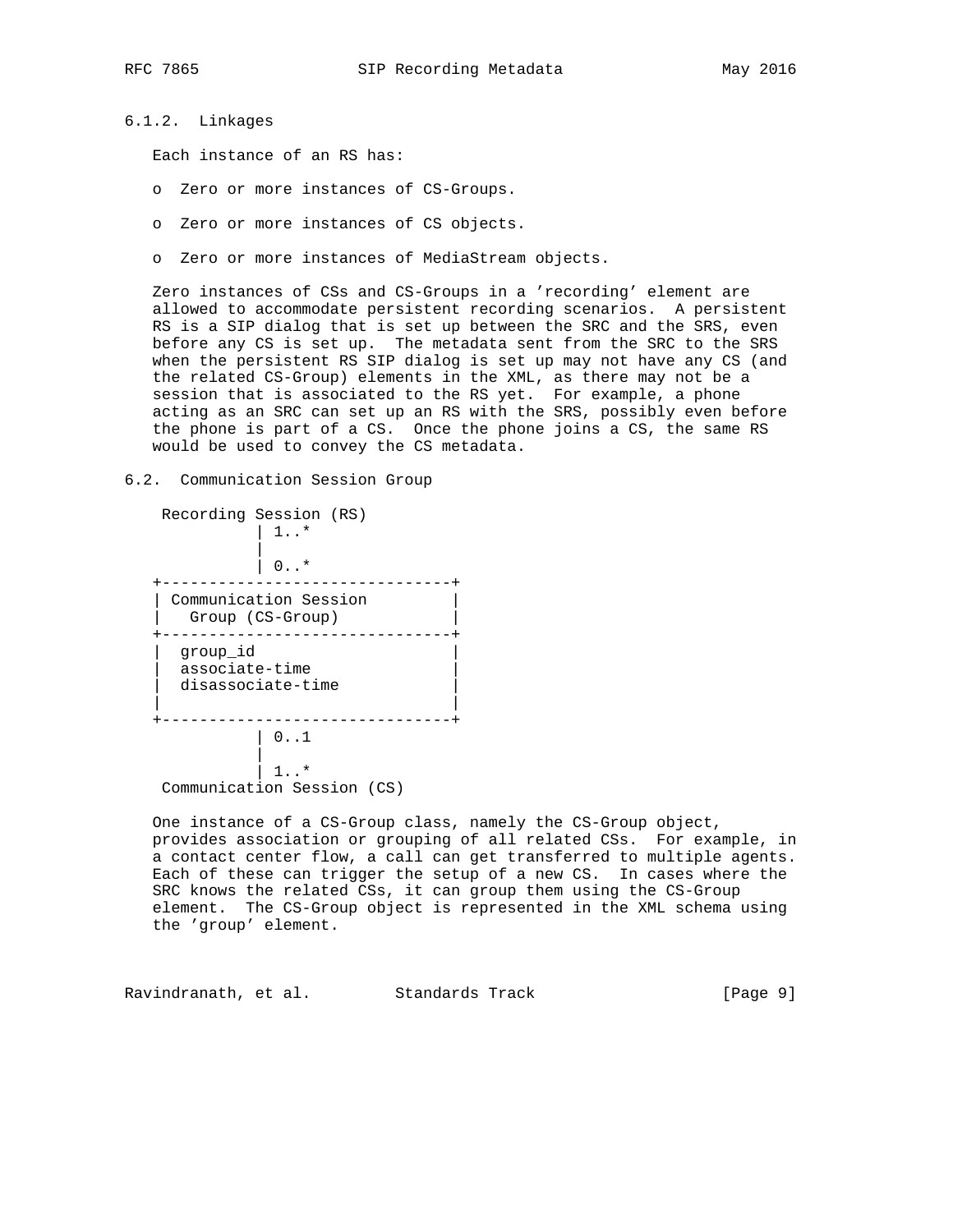# 6.2.1. Attributes

A CS-Group has the following attributes:

- o group\_id This attribute groups different CSs that are related. The SRC (or the SRS) is responsible for ensuring the uniqueness of 'group\_id' in cases where multiple SRCs interact with the same SRS. The mechanism by which the SRC groups the CS is outside the scope of this document.
- o associate-time This is the time when a grouping is formed. The rules that determine how a grouping of different CS objects is done by the SRC are outside the scope of this document.
- o disassociate-time 'disassociate-time' for the CS-Group is calculated by the SRC as the time when the grouping ends.

## 6.2.2. Linkages

 The linkages between a CS-Group class and other classes are associations. A CS-Group is associated with the RS and CS in the following manner:

- o There are one or more RS objects per CS-Group.
- o Each CS-Group object has to be associated with one or more RSs. Here, each RS can be set up by the potentially different SRCs.
- o There are one or more CSs per CS-Group (for example, in cases where the call is transferred). A CS cannot be associated with more than one CS-Group.

Ravindranath, et al. Standards Track [Page 10]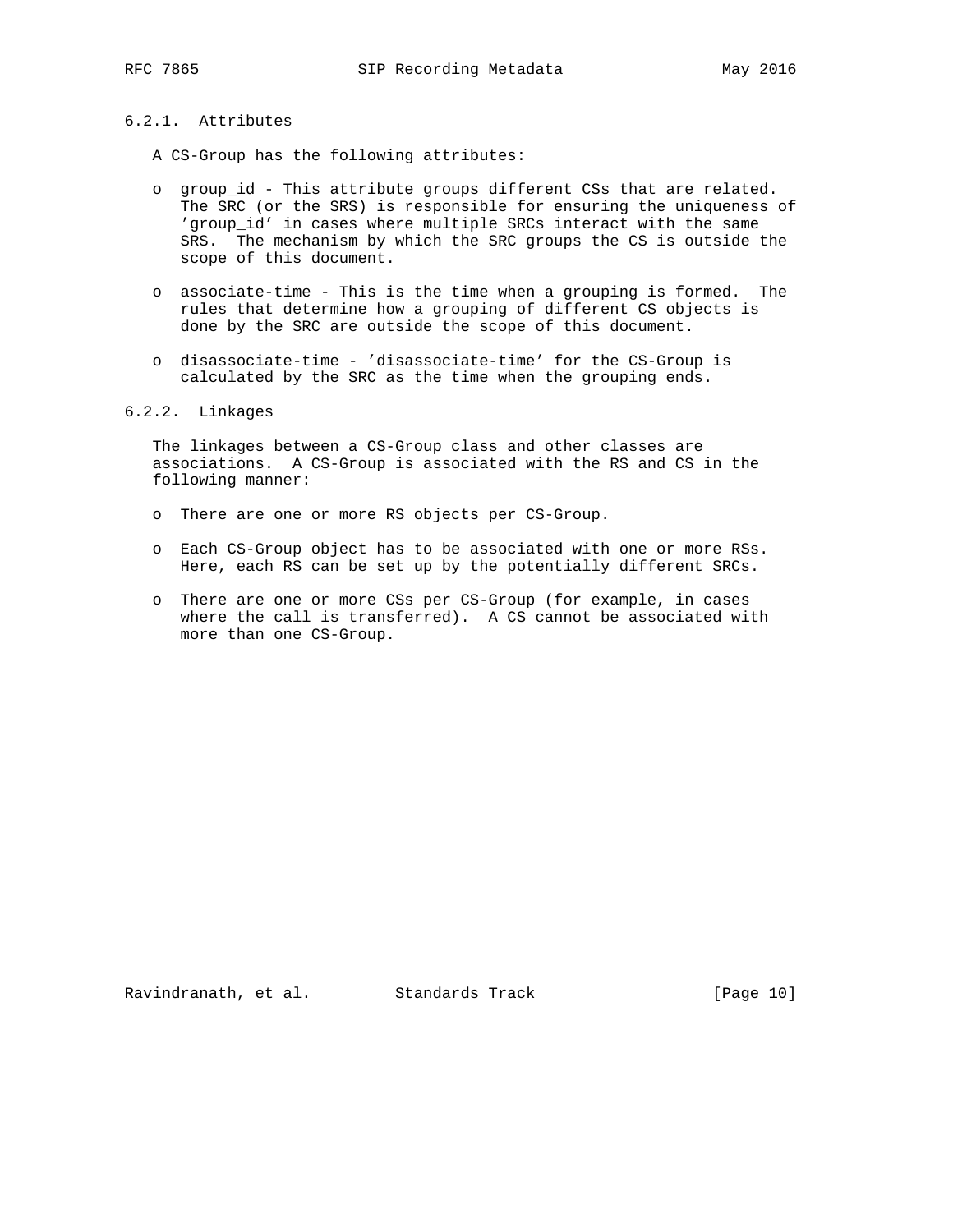# 6.3. Communication Session



 A CS class and its object in the metadata model represent the CS and its properties as seen by the SRC. The CS object is represented in the XML schema using the 'session' element.

## 6.3.1. Attributes

A CS class has the following attributes:

- o session\_id This attribute is used to uniquely identify an instance of a CS object, namely the 'session' XML element within the metadata XML document. 'session\_id' is generated using the rules mentioned in Section 6.10.
- o reason This represents the reason why a CS was terminated. The value for this attribute is derived from the SIP Reason header [RFC3326] of the CS. There MAY be multiple instances of the 'reason' XML element inside a 'session' element. The 'reason' XML element has 'protocol' as an attribute, which indicates the protocol from which the reason string is derived. The default value for the 'protocol' attribute is "SIP". The 'reason' element can be derived from a SIP Reason header in the CS.

Ravindranath, et al. Standards Track [Page 11]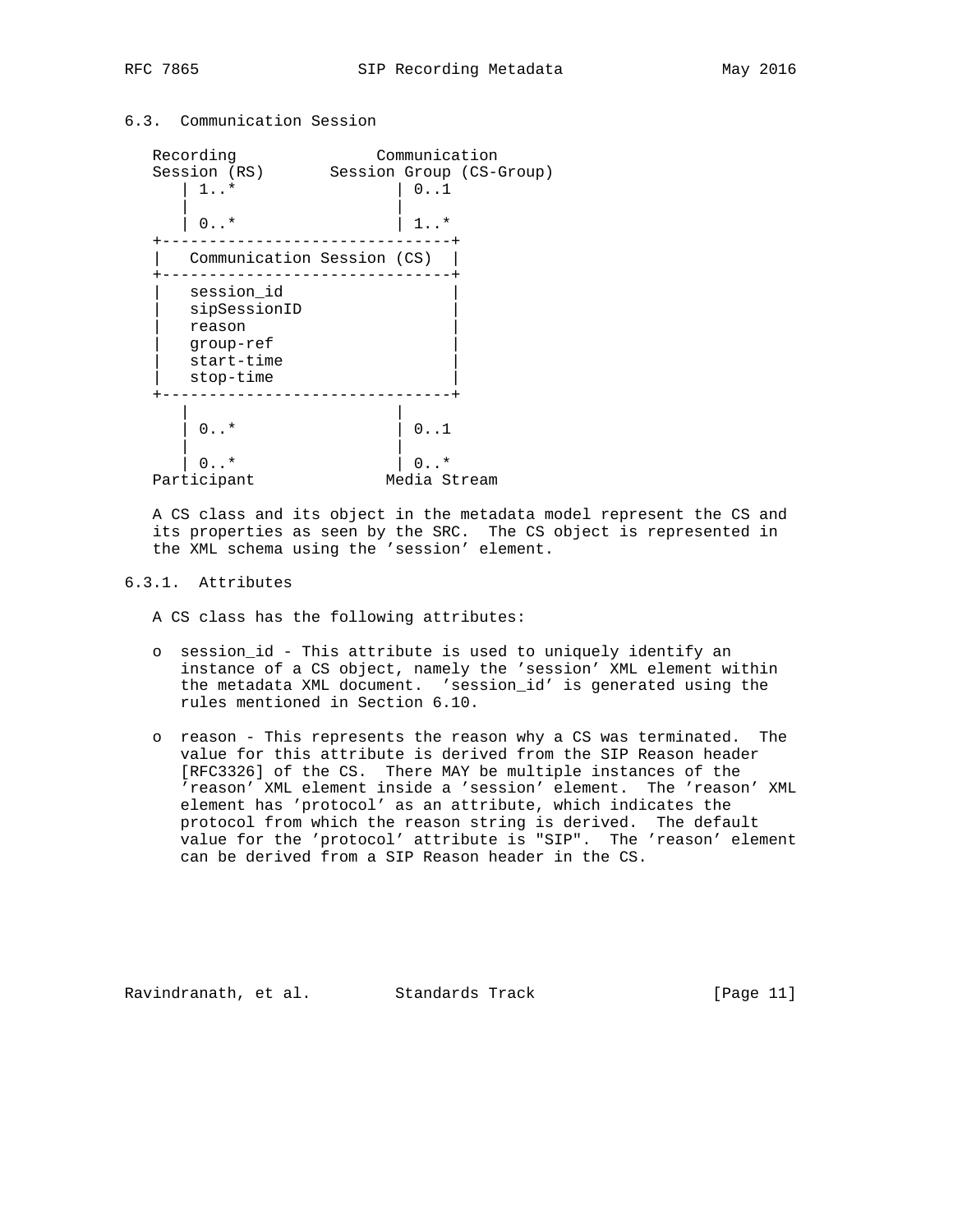- o sipSessionID This attribute carries a SIP Session-ID as defined in [SessionID]. Each CS object can have zero or more 'sipSessionID' elements. More than one 'sipSessionID' attribute may be present in a CS. For example, if three participants -- A, B, and C -- are in a conference that has a focus acting as an SRC, the metadata sent from the SRC to the SRS will likely have three 'sipSessionID' elements that correspond to the SIP dialogs that the focus has with each of the three participants.
- o group-ref A 'group-ref' attribute MAY be present to indicate the group (identified by 'group\_id') to which the enclosing session belongs.
- o start-time This optional attribute represents the start time of the CS as seen by the SRC.
- o stop-time This optional attribute represents the stop time of the CS as seen by the SRC.

 This document does not specify attributes relating to what should happen to a recording of a CS after it has been delivered to the SRS (e.g., how long to retain the recording, what access controls to apply). The SRS is assumed to behave in accordance with its local policy. The ability of the SRC to influence this policy is outside the scope of this document. However, if there are implementations where the SRC desires to specify its own policy preferences, this information could be sent as extension data attached to the CS.

# 6.3.2. Linkages

 A CS is linked to the CS-Group, participant, MediaStream (MS), and RS classes by using the association relationship. The association between the CS and the participant allows the following:

- o A CS will have zero or more participants.
- o A participant is associated with zero or more CSs. This includes participants who are not directly part of any CS. An example of such a case is participants in a pre-mixed media stream. The SRC may have knowledge of such participants but not have any signaling relationship with them. This might arise if one participant in a CS is a conference focus. To summarize, even if the SRC does not have direct signaling relationships with all participants in a CS, it should nevertheless create a participant object for each participant that it knows about.

Ravindranath, et al. Standards Track [Page 12]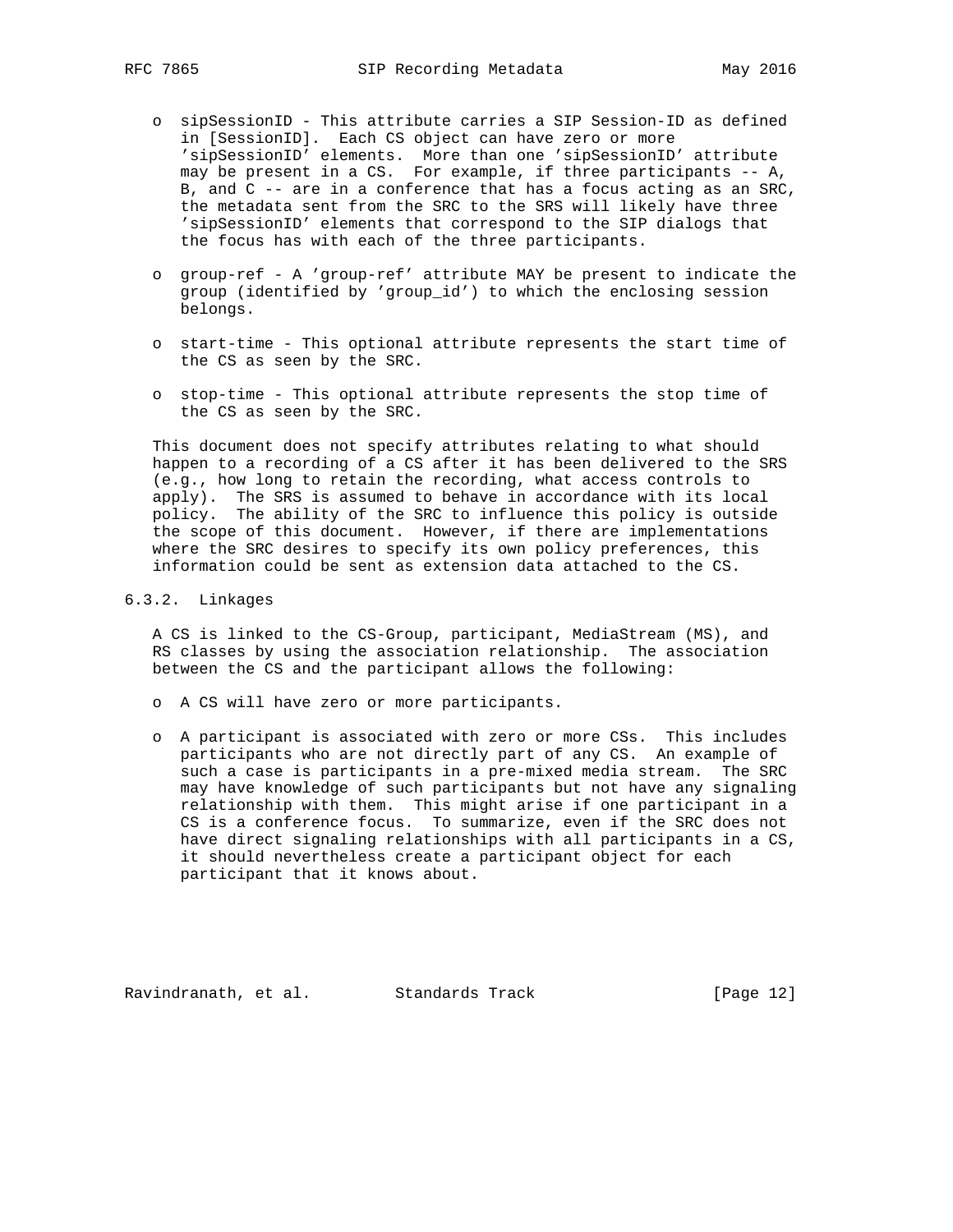o The model also allows participants in a CS that are not participants in the media. An example is the identity of a Third Party Call Control (3pcc) that has initiated a CS to two or more participants in the CS. Another example is the identity of a conference focus. Of course, a focus is probably in the media, but since it may only be there as a mixer, it may not report itself as a participant in any of the media streams.

 The association between the CS and the media stream allows the following:

- o A CS will have zero or more streams.
- o A stream can be associated with at most one CS. A stream in a persistent RS is not required to be associated with any CS before the CS is created, and hence the zero association is allowed.

The association between the CS and the RS allows the following:

- o Each instance of an RS has zero or more instances of CS objects.
- o Each CS has to be associated with one or more RSs. Each RS can be potentially set up by different SRCs.
- 6.4. CS-RS Association



 The CS-RS Association class describes the association of a CS to an RS for a period of time. A single CS may be associated with different RSs (perhaps by different SRCs) and may be associated and dissociated several times.

 The CS-RS Association class is represented in XML using the 'sessionrecordingassoc' XML element.

Ravindranath, et al. Standards Track [Page 13]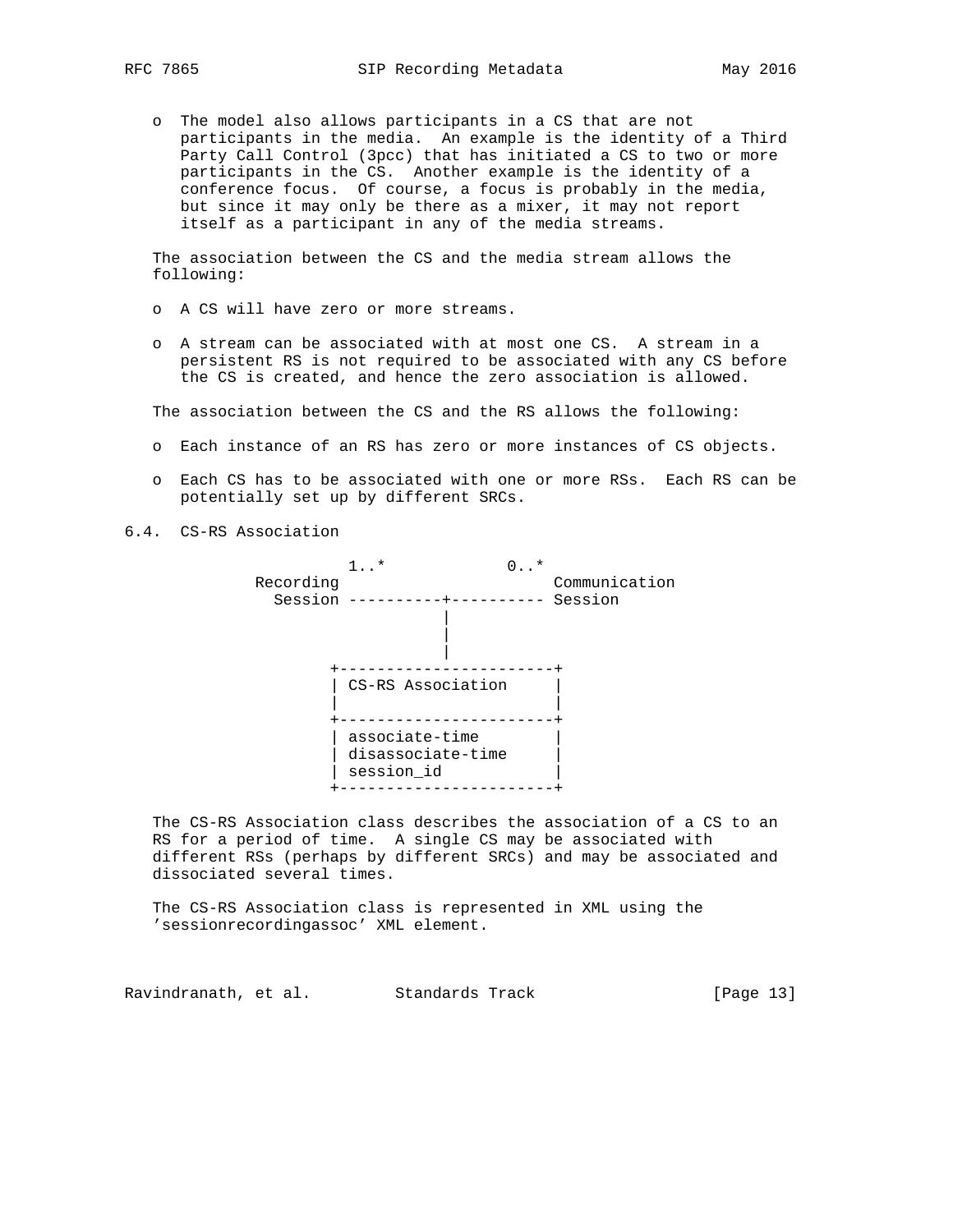6.4.1. Attributes

The CS-RS Association class has the following attributes:

- o associate-time associate-time is calculated by the SRC as the time it sees a CS associated to an RS.
- o disassociate-time disassociate-time is calculated by the SRC as the time it sees a CS disassociate from an RS.
- o session\_id Each instance of this class MUST have a 'session\_id' attribute that identifies the CS to which this association belongs.

### 6.4.2. Linkages

The CS-RS Association class is linked to the CS and RS classes.

## 6.5. Participant

 Communication Session (CS)  $| 0...*$  |  $\begin{matrix} 0 & . & . & \end{matrix}$  +-------------------------------+ Participant  $|$  +-------------------------------+ | nameID | participant\_id | | +-------------------------------+ | 0..\* 1..\* | receives| |sends  $| 0...* 0...* |$ Media Stream

 A participant class and its objects have information about a device that is part of a CS and/or contributes/consumes media stream(s) belonging to a CS.

 The participant object is represented in the XML schema using the 'participant' element.

Ravindranath, et al. Standards Track [Page 14]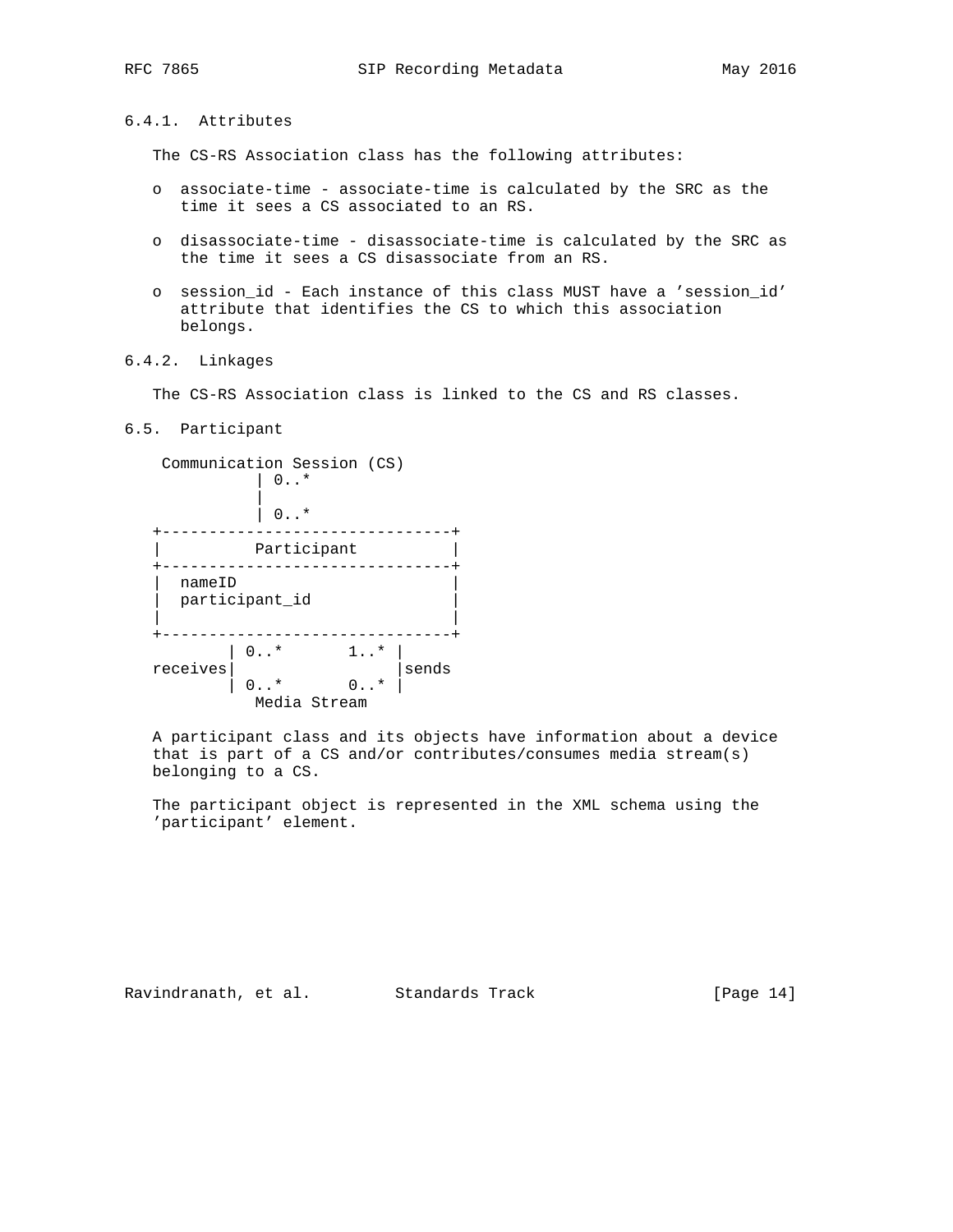# 6.5.1. Attributes

A participant class has two attributes:

- o nameID This attribute is a list of (Name, AoR) tuples. An AoR (Section 6 of [RFC3261]) can be either a SIP/SIPS/tel URI ("SIPS" means "SIP Secure"; the tel URI is discussed in [RFC3966]), a Fully Qualified Domain Name (FQDN), or an IP address. For example, the AoR may be drawn from the From header field or the P-Asserted-Identity header [RFC3325] field. The SRC's local policy is used to decide where to draw the AoR from. The Name parameter represents the participant name (SIP display name) or dialed number (when known). Multiple tuples are allowed for cases where a participant has more than one AoR. For example, a P-Asserted-Identity header can have both SIP and tel URIs.
- o participant\_id This attribute is used to identify the 'participant' XML element within the XML document. It is generated using the rules mentioned in Section 6.10. This attribute MUST be used for all references to a participant within a CS-Group, and MAY be used to reference the same participant more globally.

 This document does not specify other attributes relating to participants (e.g., participant role, participant type). An SRC that has information regarding these attributes can provide this information as part of extension data to the 'participant' XML element from the SRC to the SRS.

6.5.2. Linkages

 The participant class is linked to the MS and CS classes by using an association relationship. The association between the participant and the MS allows the following:

- o A participant will receive zero or more media streams.
- o A participant will send zero or more media streams. (The same participant provides multiple streams, e.g., audio and video.)

Ravindranath, et al. Standards Track [Page 15]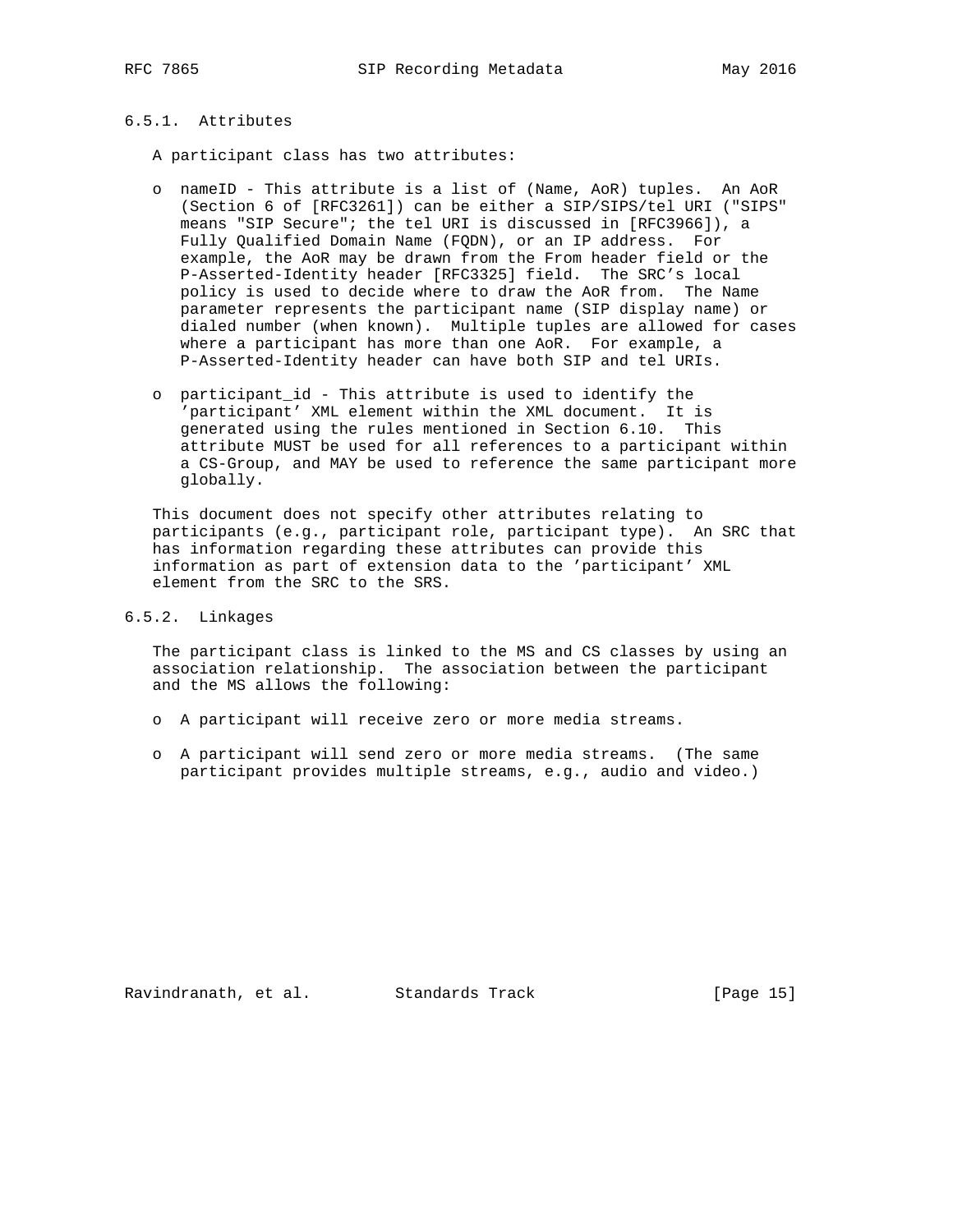- o A media stream will be received by zero or more participants. It is possible, though perhaps unlikely, that a stream is generated but sent only to the SRC and SRS, not to any participant -- for example, in conferencing where all participants are on hold and the SRC is collocated with the focus. Also, a media stream may be received by multiple participants (e.g., "whisper" calls, side conversations).
- o A media stream will be sent by one or more participants (pre-mixed streams).

 An example of a case where a participant receives zero or more streams is where a supervisor may have a side conversation with an agent while the agent converses with a customer.

## 6.6. Participant-CS Association

 1..\* 0..\* Communication Session -----------+----------- Participant | | | +---------------------------+ | Participant-CS Association| | | | | +---------------------------+  $|$  associate-time  $|$ | disassociate-time | | param | | participant\_id | | session\_id | +---------------------------+

 The Participant-CS Association class describes the association of a participant to a CS for a period of time. A participant may be associated to and dissociated from a CS several times (for example, connecting to a conference, then disconnecting, then connecting again).

 The Participant-CS Association object is represented in the XML schema using the 'participantsessionassoc' element.

Ravindranath, et al. Standards Track [Page 16]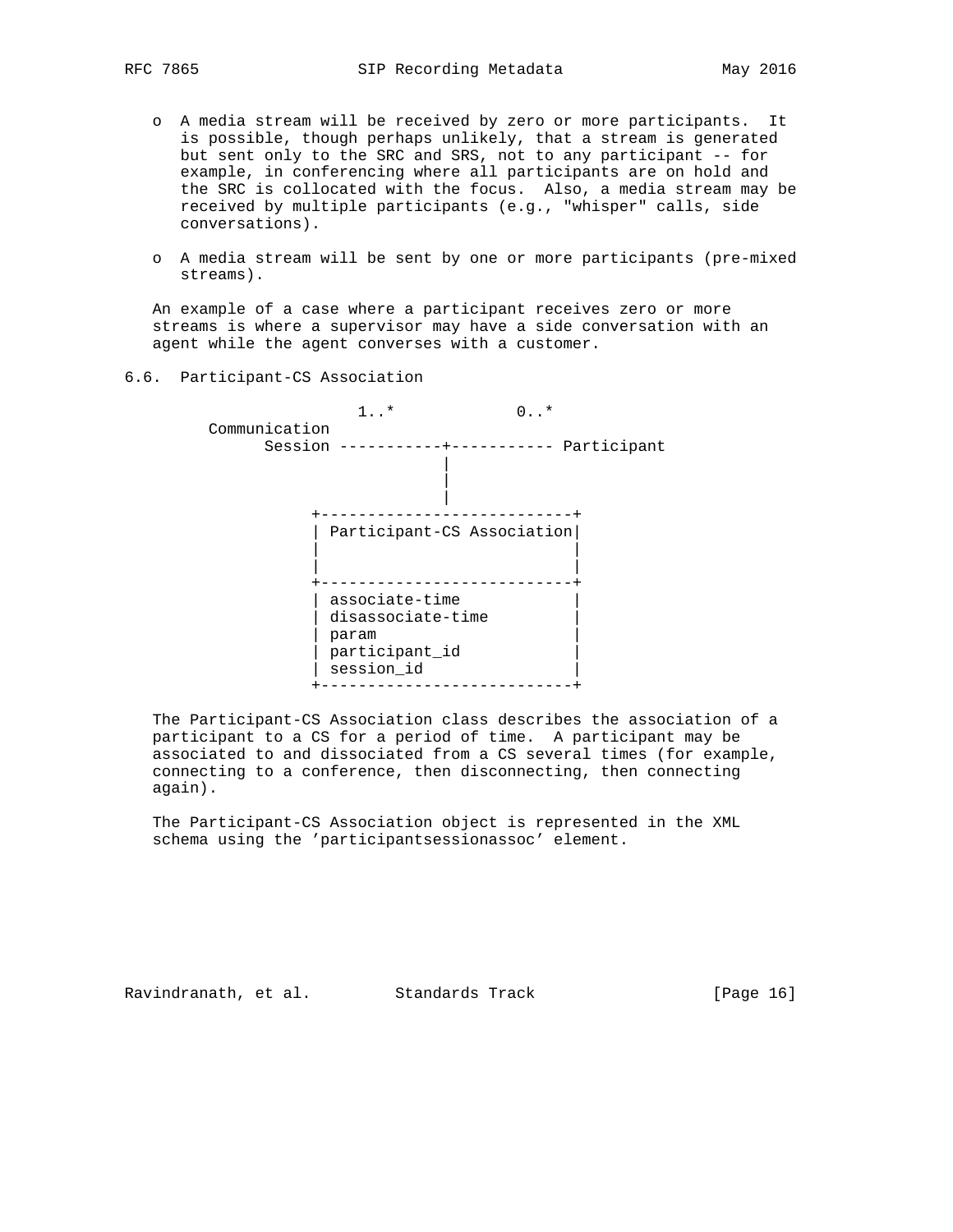#### 6.6.1. Attributes

The Participant-CS Association class has the following attributes:

- o associate-time associate-time is calculated by the SRC as the time it sees a participant associated to a CS.
- o disassociate-time disassociate-time is calculated by the SRC as the time it sees a participant disassociate from a CS. It is possible that a given participant can have multiple associate times / disassociate times within a given communication session.
- o param The capabilities here are those that are indicated in the Contact header as defined in Section 9 of [RFC3840]. For example, in a CS (which can be a conference), you can have participants who are playing the role of "focus". These participants do not contribute to media in the CS; however, they switch the media received from one participant to every other participant in the CS. Indicating the capabilities of the participants (here, "focus") would be useful for the recorder to learn about these kinds of participants. The capabilities are represented using the 'param' XML element in the metadata. The 'param' XML element encoding defined in [RFC4235] is used to represent the capability attributes in metadata. Each participant may have zero or more capabilities. A participant may use different capabilities, depending on the role it plays at a particular instance -- for example, if a participant moves across different CSs (e.g., due to transfer) or is simultaneously present in different CSs with different roles.
- o participant\_id This attribute identifies the participant to which this association belongs.
- o session\_id This attribute identifies the session to which this association belongs.
- 6.6.2. Linkages

 The Participant-CS Association class is linked to the participant and CS classes.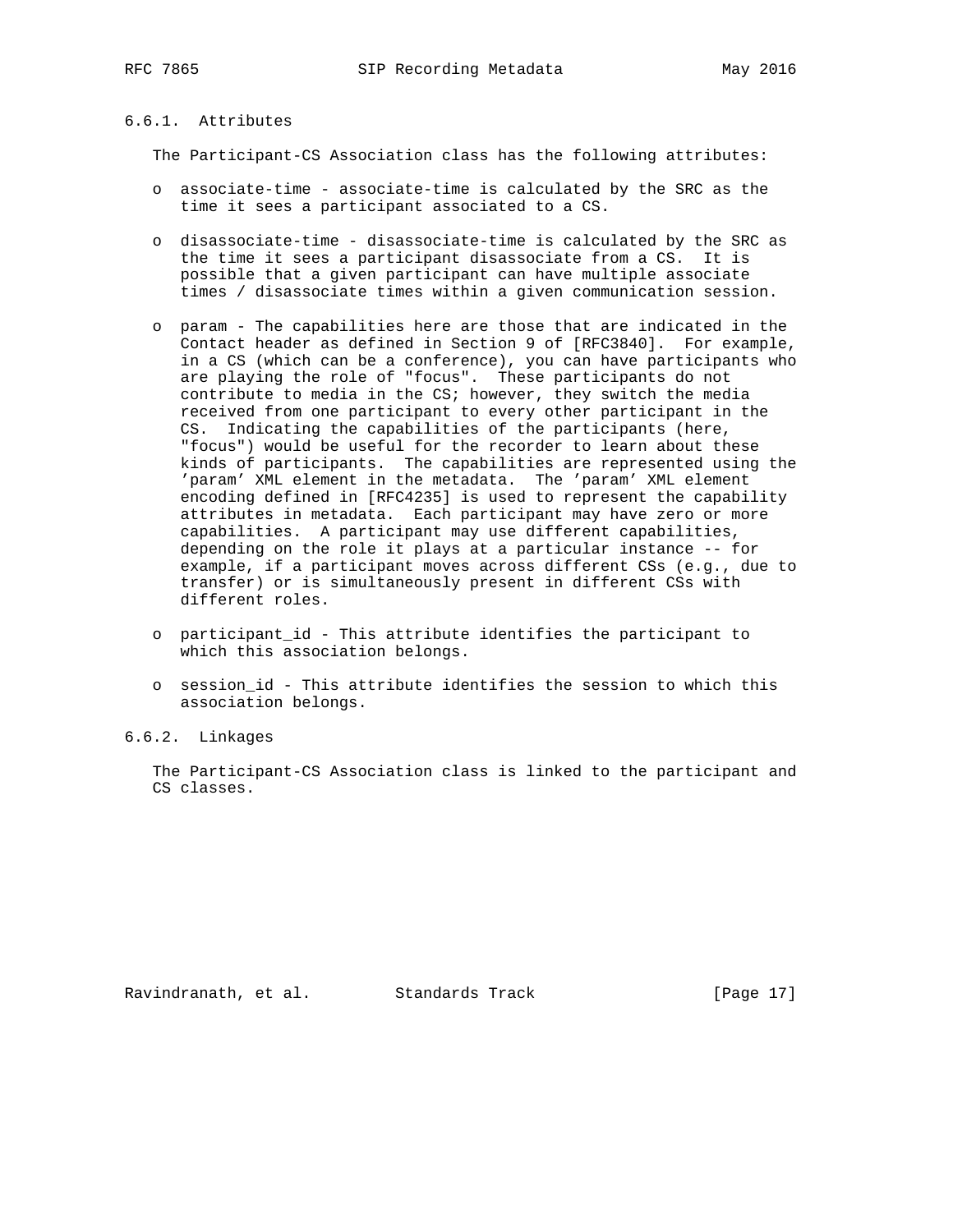6.7. Media Stream



 A MS class (and its objects) has the properties of media as seen by the SRC and sent to the SRS. Different snapshots of MS objects may be sent whenever there is a change in media (e.g., a direction change, like pause/resume, codec change, and/or participant change).

 The MS object is represented in the XML schema using the 'stream' element.

# 6.7.1. Attributes

A MS class has the following attributes:

- o label The 'label' attribute within the 'stream' XML element references an SDP "a=label" attribute that identifies an m-line within the RS SDP. That m-line carries the media stream from the SRC to the SRS.
- o content-type The content of a MS element will be described in terms of the "a=content" attribute defined in Section 5 of [RFC4796]. If the SRC wishes to convey the content-type to the SRS, it does so by including an "a=content" attribute with the m-line in the RS SDP.

Ravindranath, et al. Standards Track [Page 18]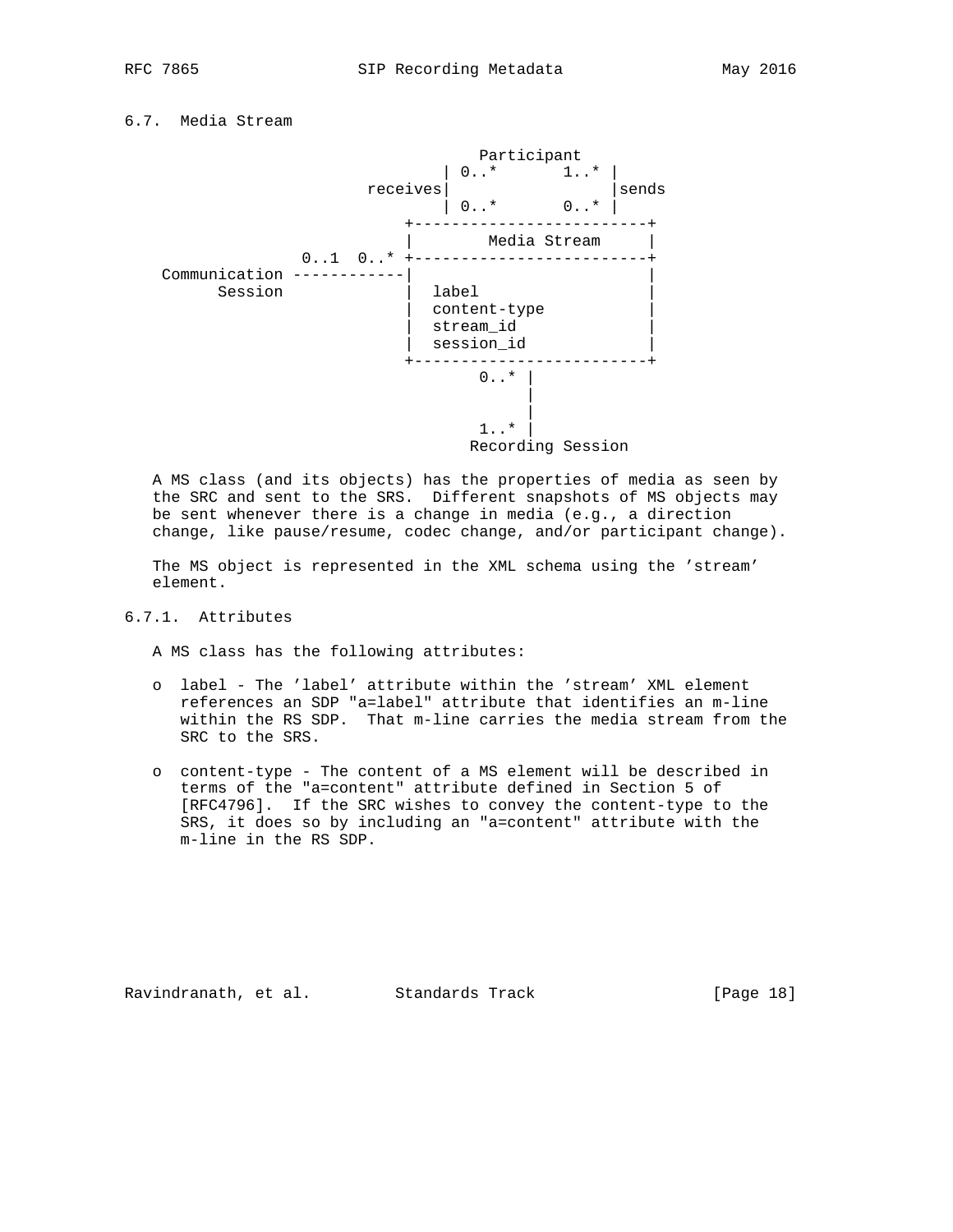- o stream\_id Each 'stream' element has a unique 'stream\_id' attribute that helps to uniquely identify the stream. This identifier is generated using the rules mentioned in Section 6.10.
- o session\_id This attribute associates the stream with a specific 'session' element.

 The metadata model can include media streams that are not being delivered to the SRS. For example, an SRC offers audio and video towards an SRS that accepts only audio in response. The metadata snapshots sent from the SRC to the SRS can continue to indicate the changes to the video stream as well.

```
6.7.2. Linkages
```
 A MS class is linked to the participant and CS classes by using the association relationship. Details regarding associations with the participant are described in Section 6.5. Details regarding associations with the CS are mentioned in Section 6.3.

6.8. Participant-Stream Association

| Participant-Stream<br>Association |                         |              |       |  |
|-----------------------------------|-------------------------|--------------|-------|--|
|                                   |                         | -Participant |       |  |
| associate-time                    | 0.5                     | $1.7*$       |       |  |
| disassociate-time                 | receives                |              | sends |  |
| send                              | $0 \ldots$ <sup>*</sup> | ∩ *          |       |  |
| recy                              |                         |              |       |  |
| participant_id                    |                         |              |       |  |
|                                   |                         |              |       |  |

 A Participant-Stream Association class describes the association of a participant to a MS for a period of time, as a sender or as a receiver, or both.

 This class is represented in XML using the 'participantstreamassoc' element.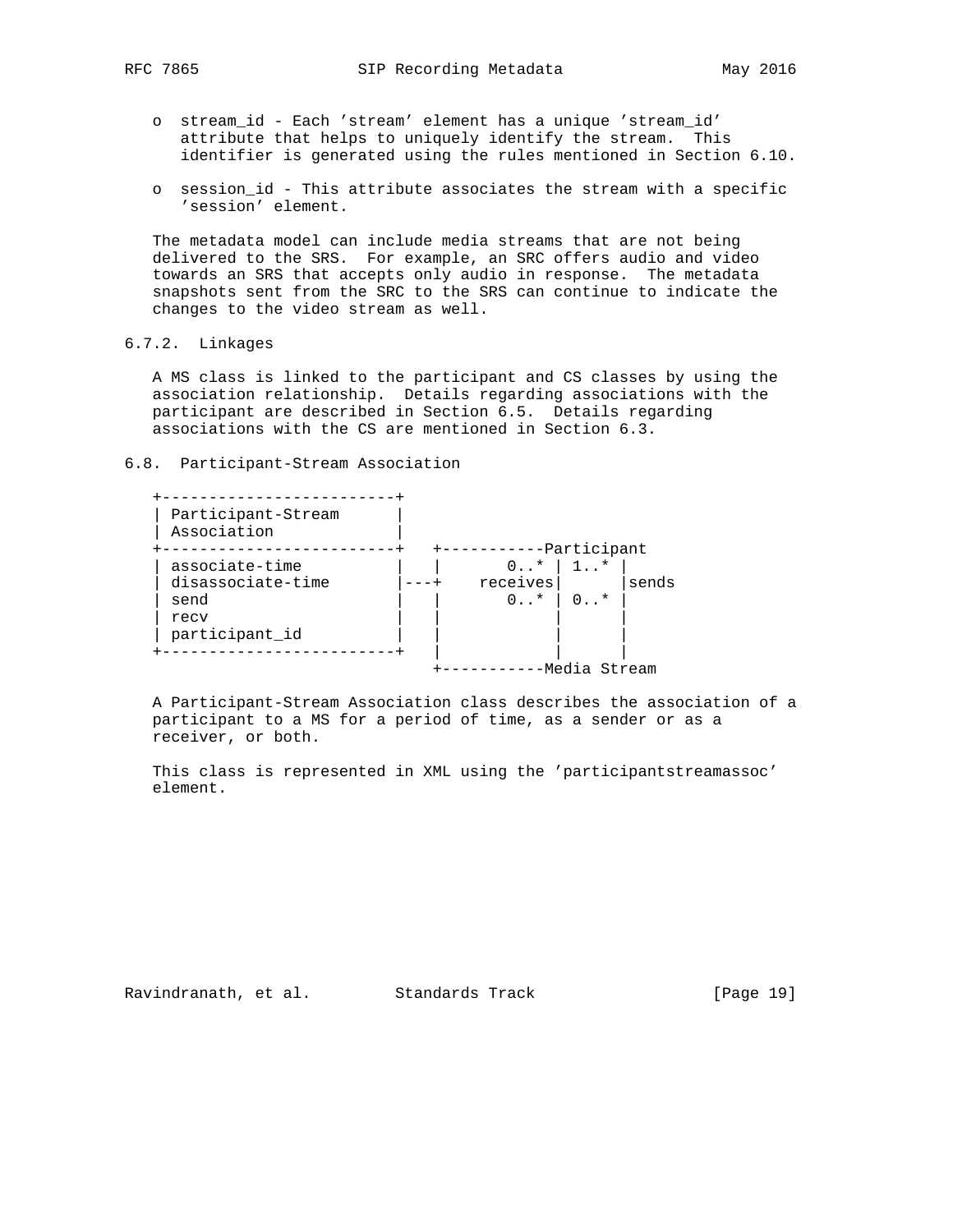# 6.8.1. Attributes

A Participant-Stream Association class has the following attributes:

- o associate-time This attribute indicates the time a participant started contributing to a MS.
- o disassociate-time This attribute indicates the time a participant stopped contributing to a MS.
- o send This attribute indicates whether a participant is contributing to a stream or not. This attribute has a value that points to a stream represented by its unique\_id. The presence of this attribute indicates that a participant is contributing to a stream. If a participant stops contributing to a stream due to changes in a CS, a snapshot MUST be sent from the SRC to the SRS with no 'send' element for that stream.
- o recv This attribute indicates whether a participant is receiving a media stream or not. This attribute has a value that points to a stream represented by its unique\_id. The presence of this attribute indicates that a participant is receiving a stream. If the participant stops receiving a stream due to changes in a CS (like hold), a snapshot MUST be sent from the SRC to the SRS with no 'recv' element for that stream.
- o participant\_id This attribute points to the participant with which a 'stream' element is associated.

 The 'participantstreamassoc' XML element is used to represent a participant association with a stream. The 'send' and 'recv' XML elements MUST be used to indicate whether a participant is contributing to a stream or receiving a stream. There MAY be multiple instances of the 'send' and 'recv' XML elements inside a 'participantstreamassoc' element. If a metadata snapshot is sent with a 'participantstreamassoc' element that does not have any 'send' and 'recv' elements, it means that the participant is neither contributing to any streams nor receiving any streams.

## 6.8.2. Linkages

 The Participant-Stream Association class is linked to the participant and MS classes.

Ravindranath, et al. Standards Track [Page 20]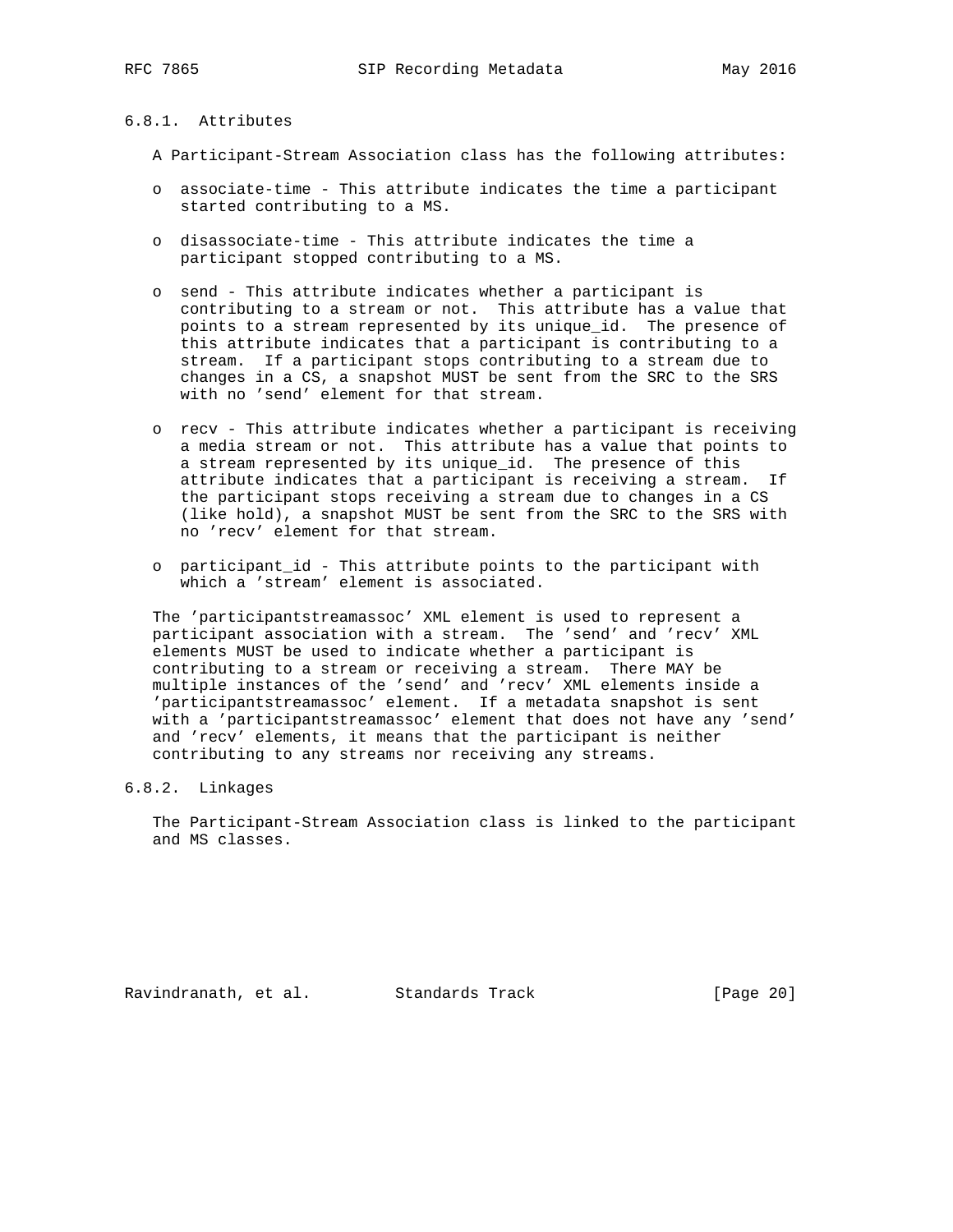6.9. Syntax of XML Elements for Date and Time

 The XML elements 'associate-time', 'disassociate-time', 'start-time', and 'stop-time' contain strings representing the date and time. The value of these elements MUST follow the Instant Messaging and Presence Protocol (IMPP) date-time format [RFC3339]. Timestamps that contain "T" or "Z" MUST use the capitalized forms.

 As a security measure, the 'timestamp' element MUST be included in all tuples, unless the exact time of the status change cannot be determined.

6.10. Format of Unique ID

A unique\_id is generated in two steps:

- o The Universally Unique Identifier (UUID) is created using any of the procedures mentioned in Sections 4.3, 4.4, and 4.5 of [RFC4122]. The algorithm MUST ensure that it does not use any potentially personally identifying information to generate the UUIDs. If implementations are using a Name-Based UUID as defined in Section 4.3 of [RFC4122], a namespace ID generated using the guidance in Section 4.2 or 4.5 of [RFC4122] might be a good choice.
- o The UUID is encoded using base64 as defined in [RFC4648].

 The above-mentioned unique\_id mechanism SHOULD be used for each metadata element. Multiple SRCs can refer to the same element/UUID (how each SRC learns the UUID here is beyond the scope of this document). If two SRCs use the same UUID, they MUST retain the UUID/element mapping. If the SRS detects that a UUID is mapped to more than one element at any point in time, it MUST treat this as an error. For example, the SRS may choose to reject or ignore the portions of metadata where it detects that the same UUID is mapped to an element that is different than the expected element (the SRS learns the mapped UUID when it sees an element for the first time in a metadata instance).

6.11. Metadata Version Indicator

 The Metadata version is defined to help the SRC and SRS know the version of metadata XML schema used. SRCs and SRSs that support this specification MUST use version 1 in the namespace (urn:ietf:params:xml:ns:recording:1) in all the XML documents. Implementations may not interoperate if the version implemented by the sender is not known by the receiver. No negotiation of versions is provided. The version number has no significance, although

Ravindranath, et al. Standards Track [Page 21]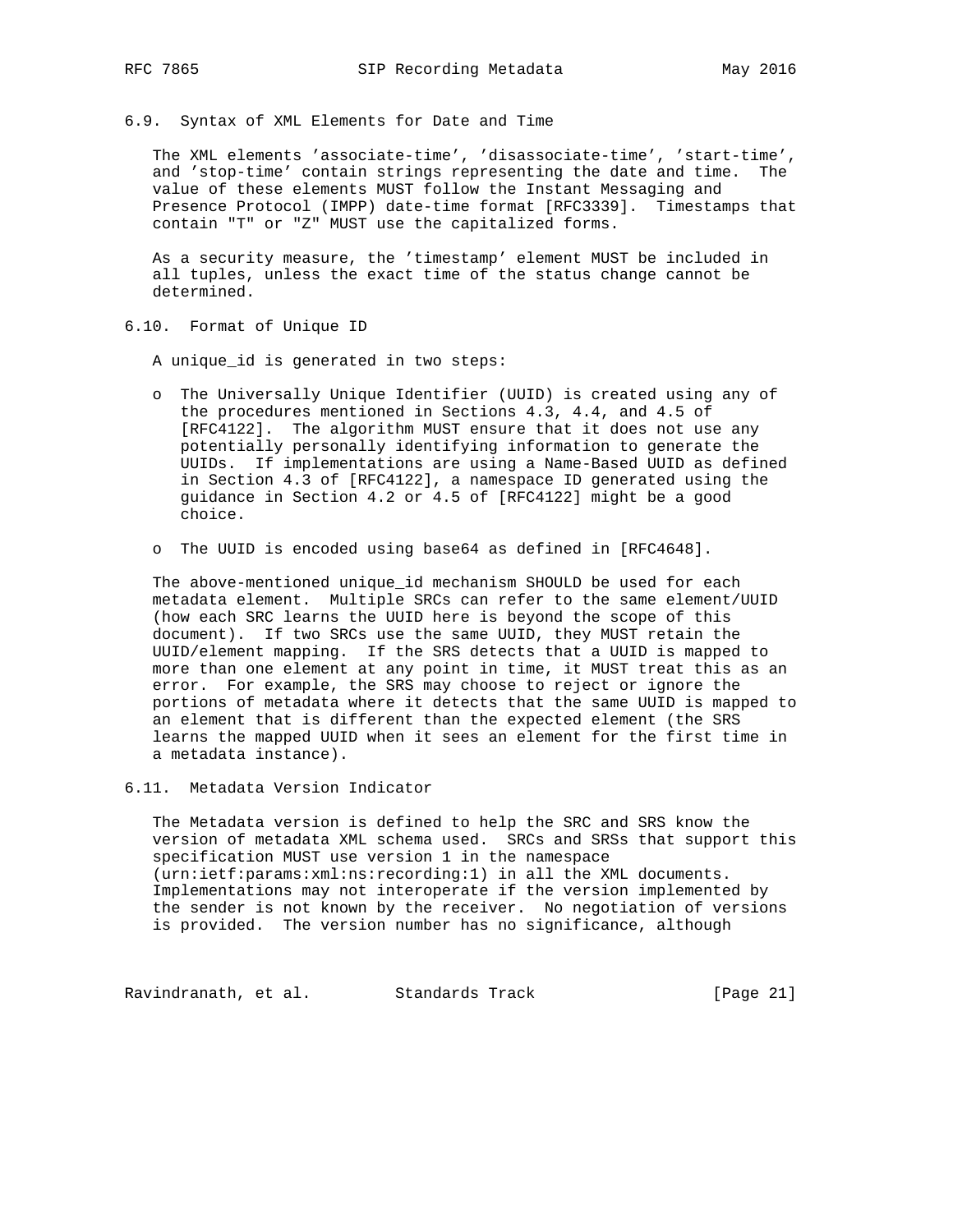documents that update or obsolete this document (possibly including drafts of such documents) should include a higher version number if the metadata XML schema changes.

7. Recording Metadata Snapshot Request Format

 The SRS can explicitly request a metadata snapshot from the SRC. To request a metadata snapshot, the SRS MUST send a SIP request message with an XML document having the namespace urn:ietf:params:xml:ns:recording:1. The XML document has the following elements:

- o A 'requestsnapshot' XML element MUST be present as the top-level element in the XML document.
- o A 'requestreason' XML element that indicates the reason (as a string) for requesting the snapshot MAY be present as a child XML element of 'requestsnapshot'.

The example below shows a metadata snapshot request from the SRS.

 <?xml version="1.0" encoding="UTF-8"?> <requestsnapshot xmlns='urn:ietf:params:xml:ns:recording:1'> <requestreason xml:lang="it">SRS internal error</requestreason> </requestsnapshot>

Example Metadata Snapshot Request from SRS to SRC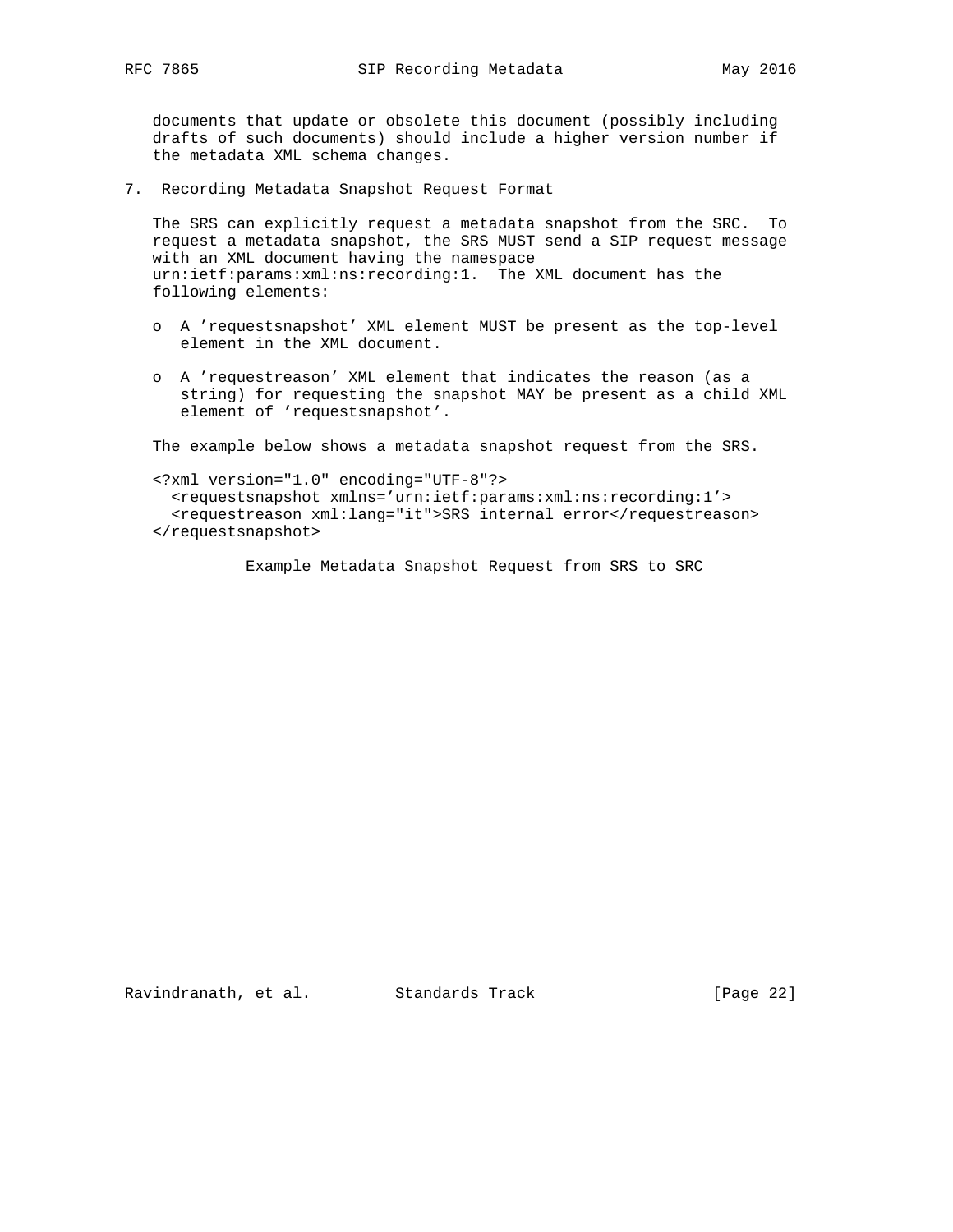- 8. SIP Recording Metadata Examples
- 8.1. Complete SIP Recording Metadata Example

 The following example provides all the tuples involved in the recording metadata XML body.

```
 <?xml version="1.0" encoding="UTF-8"?>
   <recording xmlns='urn:ietf:params:xml:ns:recording:1'>
   <datamode>complete</datamode>
   <group group_id="7+OTCyoxTmqmqyA/1weDAg==">
     <associate-time>2010-12-16T23:41:07Z</associate-time>
     <!-- Standardized extension -->
     <call-center xmlns='urn:ietf:params:xml:ns:callcenter'>
           <supervisor>sip:alice@atlanta.com</supervisor>
     </call-center>
     <mydata xmlns='http://example.com/my'>
           <structure>FOO!</structure>
           <whatever>bar</whatever>
     </mydata>
   </group>
   <session session_id="hVpd7YQgRW2nD22h7q60JQ==">
         <sipSessionID>ab30317f1a784dc48ff824d0d3715d86;
         remote=47755a9de7794ba387653f2099600ef2</sipSessionID>
         <group-ref>7+OTCyoxTmqmqyA/1weDAg==</group-ref>
         <!-- Standardized extension -->
     <mydata xmlns='http://example.com/my'>
           <structure>FOO!</structure>
            <whatever>bar</whatever>
         </mydata>
   </session>
   <participant participant_id="srfBElmCRp2QB23b7Mpk0w==">
         <nameID aor="sip:bob@biloxi.com">
            <name xml:lang="it">Bob</name>
         </nameID>
         <!-- Standardized extension -->
         <mydata xmlns='http://example.com/my'>
                 <structure>FOO!</structure>
                 <whatever>bar</whatever>
         </mydata>
   </participant>
```
Ravindranath, et al. Standards Track [Page 23]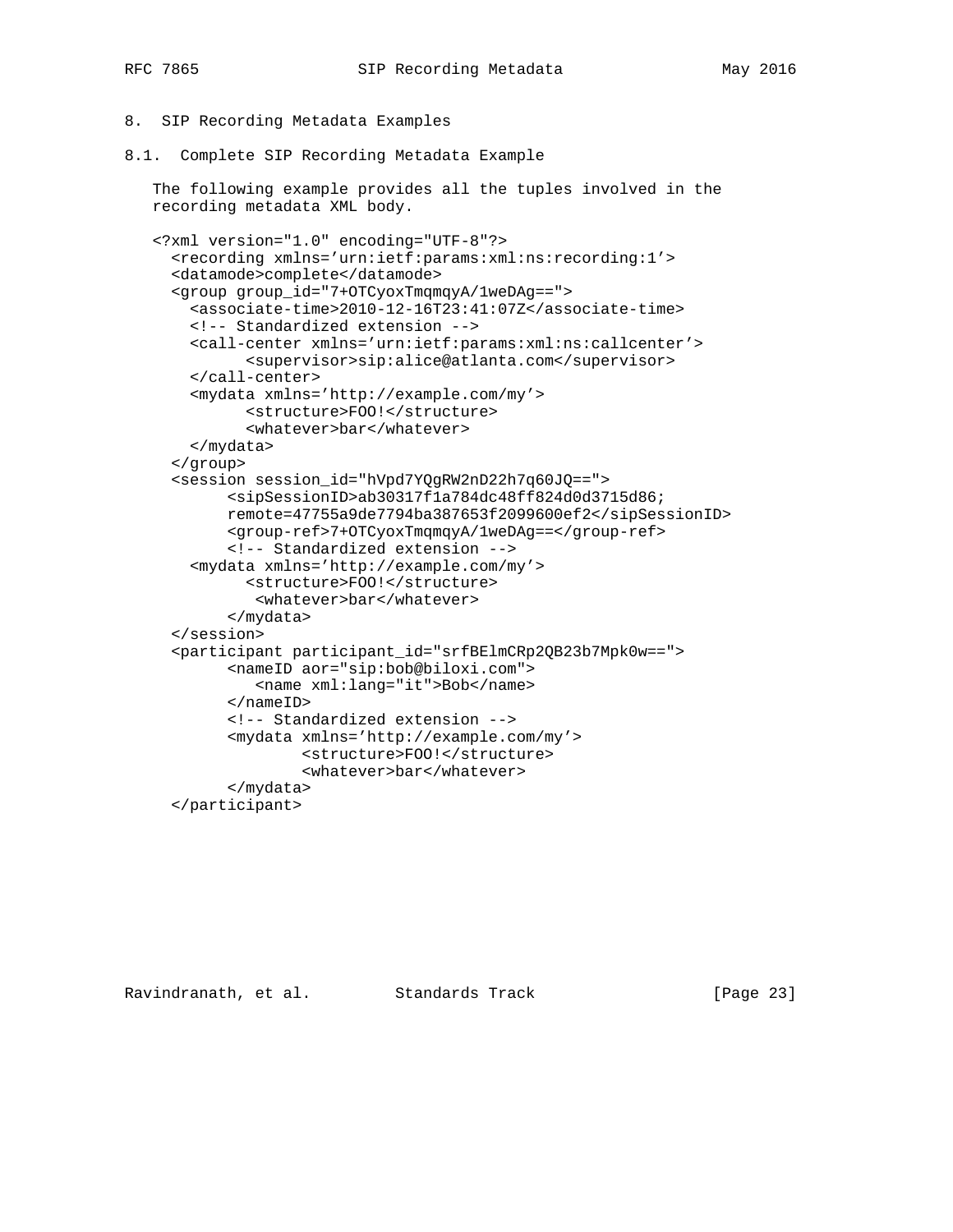```
 <participant participant_id="zSfPoSvdSDCmU3A3TRDxAw==">
       <nameID aor="sip:Paul@biloxi.com">
         <name xml:lang="it">Paul</name>
       </nameID>
       <!-- Standardized extension -->
       <mydata xmlns='http://example.com/my'>
          <structure>FOO!</structure>
          <whatever>bar</whatever>
       </mydata>
 </participant>
 <stream stream_id="UAAMm5GRQKSCMVvLyl4rFw=="
        session_id="hVpd7YQgRW2nD22h7q60JQ==">
       <label>96</label>
 </stream>
 <stream stream_id="i1Pz3to5hGk8fuXl+PbwCw=="
          session_id="hVpd7YQgRW2nD22h7q60JQ==">
        <label>97</label>
 </stream>
 <stream stream_id="8zc6e0lYTlWIINA6GR+3ag=="
         session_id="hVpd7YQgRW2nD22h7q60JQ==">
       <label>98</label>
 </stream>
 <stream stream_id="EiXGlc+4TruqqoDaNE76ag=="
          session_id="hVpd7YQgRW2nD22h7q60JQ==">
       <label>99</label>
 </stream>
 <sessionrecordingassoc session_id="hVpd7YQgRW2nD22h7q60JQ==">
               <associate-time>2010-12-16T23:41:07Z</associate-time>
 </sessionrecordingassoc>
 <participantsessionassoc
      participant_id="srfBElmCRp2QB23b7Mpk0w=="
      session_id="hVpd7YQgRW2nD22h7q60JQ==">
       <associate-time>2010-12-16T23:41:07Z</associate-time>
 </participantsessionassoc>
 <participantsessionassoc
      participant_id="zSfPoSvdSDCmU3A3TRDxAw=="
      session_id="hVpd7YQgRW2nD22h7q60JQ==">
          <associate-time>2010-12-16T23:41:07Z</associate-time>
 </participantsessionassoc>
```
Ravindranath, et al. Standards Track [Page 24]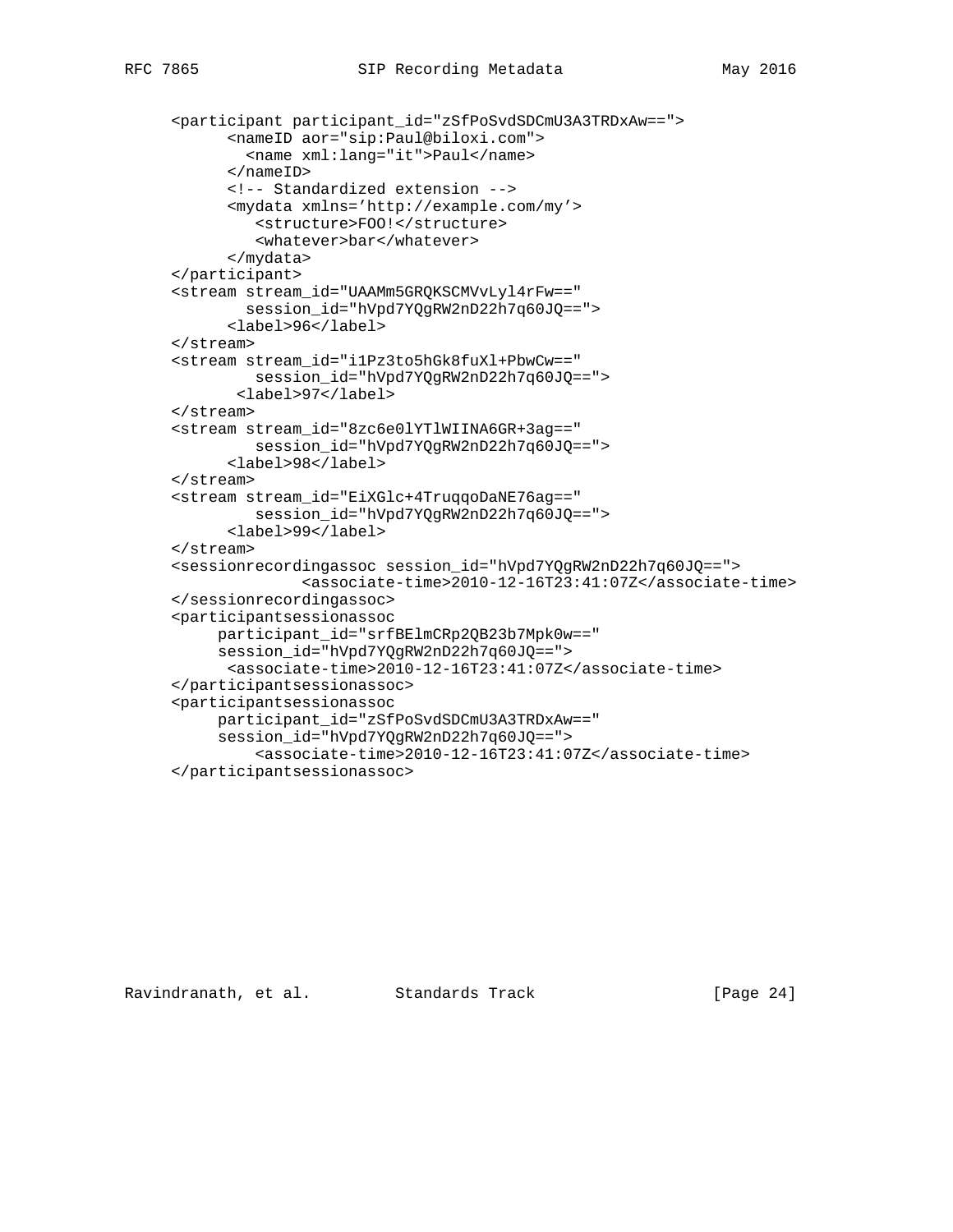```
 <participantstreamassoc
        participant_id="srfBElmCRp2QB23b7Mpk0w==">
            <send>i1Pz3to5hGk8fuXl+PbwCw==</send>
            <send>UAAMm5GRQKSCMVvLyl4rFw==</send>
            <recv>8zc6e0lYTlWIINA6GR+3ag==</recv>
            <recv>EiXGlc+4TruqqoDaNE76ag==</recv>
   </participantstreamassoc>
   <participantstreamassoc
        participant_id="zSfPoSvdSDCmU3A3TRDxAw==">
            <send>8zc6e0lYTlWIINA6GR+3ag==</send>
            <send>EiXGlc+4TruqqoDaNE76ag==</send>
            <recv>UAAMm5GRQKSCMVvLyl4rFw==</recv>
            <recv>i1Pz3to5hGk8fuXl+PbwCw==</recv>
   </participantstreamassoc>
 </recording>
```
Example Metadata Snapshot from SRC to SRS

8.2. Partial Update of Recording Metadata XML Body

 The following example provides a partial update in the recording metadata XML body for the above example. The example has a snapshot that carries the disassociate-time for a participant from a session.

```
 <?xml version="1.0" encoding="UTF-8"?>
   <recording xmlns='urn:ietf:params:xml:ns:recording:1'>
     <datamode>partial</datamode>
       <participant
         participant_id="srfBElmCRp2QB23b7Mpk0w==">
         <nameID aor="sip:bob@biloxi.com">
                   <name xml:lang="it">Bob</name>
             </nameID>
       </participant>
       <participantsessionassoc
          participant_id="srfBElmCRp2QB23b7Mpk0w=="
          session_id="hVpd7YQgRW2nD22h7q60JQ==">
         <disassociate-time>2010-12-16T23:41:07Z</disassociate-time>
       </participantsessionassoc>
   </recording>
```
Partial Update of SIP Recording Example XML Body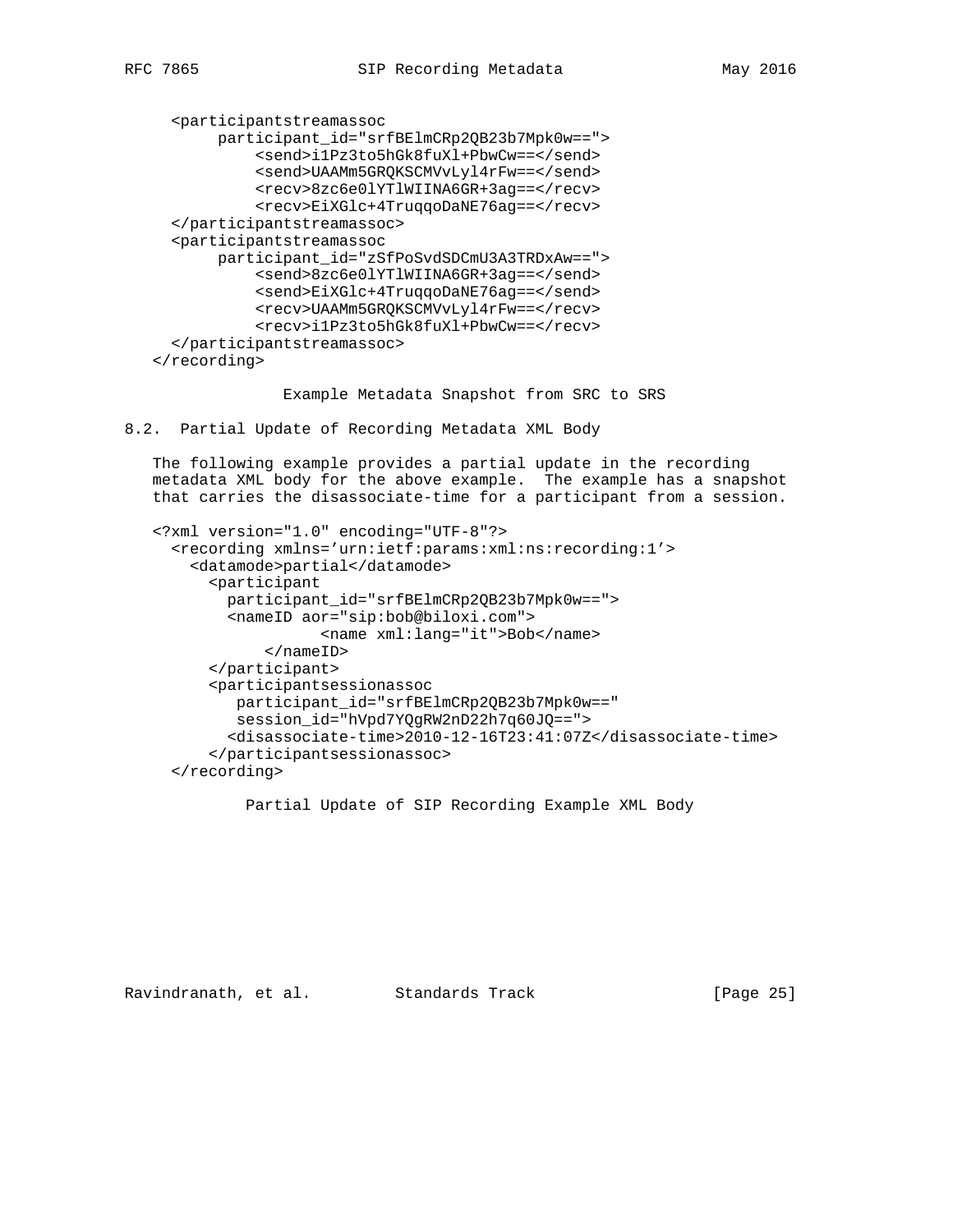```
9. XML Schema Definition for Recording Metadata
```
 This section defines the XML schema for the recording metadata document.

```
<?xml version="1.0" encoding="UTF-8"?>
    <xs:schema targetNamespace="urn:ietf:params:xml:ns:recording:1"
       xmlns:xs="http://www.w3.org/2001/XMLSchema"
       xmlns:tns="urn:ietf:params:xml:ns:recording:1"
       elementFormDefault="qualified"
       attributeFormDefault="unqualified">
     <!-- This import brings in the XML language attribute xml:lang -->
     <xs:import namespace="http://www.w3.org/XML/1998/namespace"
                  schemaLocation="https://www.w3.org/2001/xml.xsd"/>
     <xs:element name="recording" type="tns:recording"/>
     <xs:complexType name="recording">
         <xs:sequence>
             <xs:element name="datamode" type="tns:dataMode"
                   minOccurs="0"/>
             <xs:element name="group" type="tns:group"
                   minOccurs="0" maxOccurs="unbounded"/>
             <xs:element name="session" type="tns:session"
                   minOccurs="0" maxOccurs="unbounded"/>
             <xs:element name="participant" type="tns:participant"
                   minOccurs="0" maxOccurs="unbounded"/>
             <xs:element name="stream" type="tns:stream"
                   minOccurs="0" maxOccurs="unbounded"/>
             <xs:element name="sessionrecordingassoc"
                   type="tns:sessionrecordingassoc"
                   minOccurs="0" maxOccurs="unbounded"/>
             <xs:element name="participantsessionassoc"
                   type="tns:participantsessionassoc"
                   minOccurs="0" maxOccurs="unbounded"/>
             <xs:element name="participantstreamassoc"
                   type="tns:participantstreamassoc"
                   minOccurs="0" maxOccurs="unbounded"/>
             <xs:any namespace='##other'
                      minOccurs='0'
                      maxOccurs='unbounded'
                      processContents='lax'/>
          </xs:sequence>
     </xs:complexType>
```
Ravindranath, et al. Standards Track [Page 26]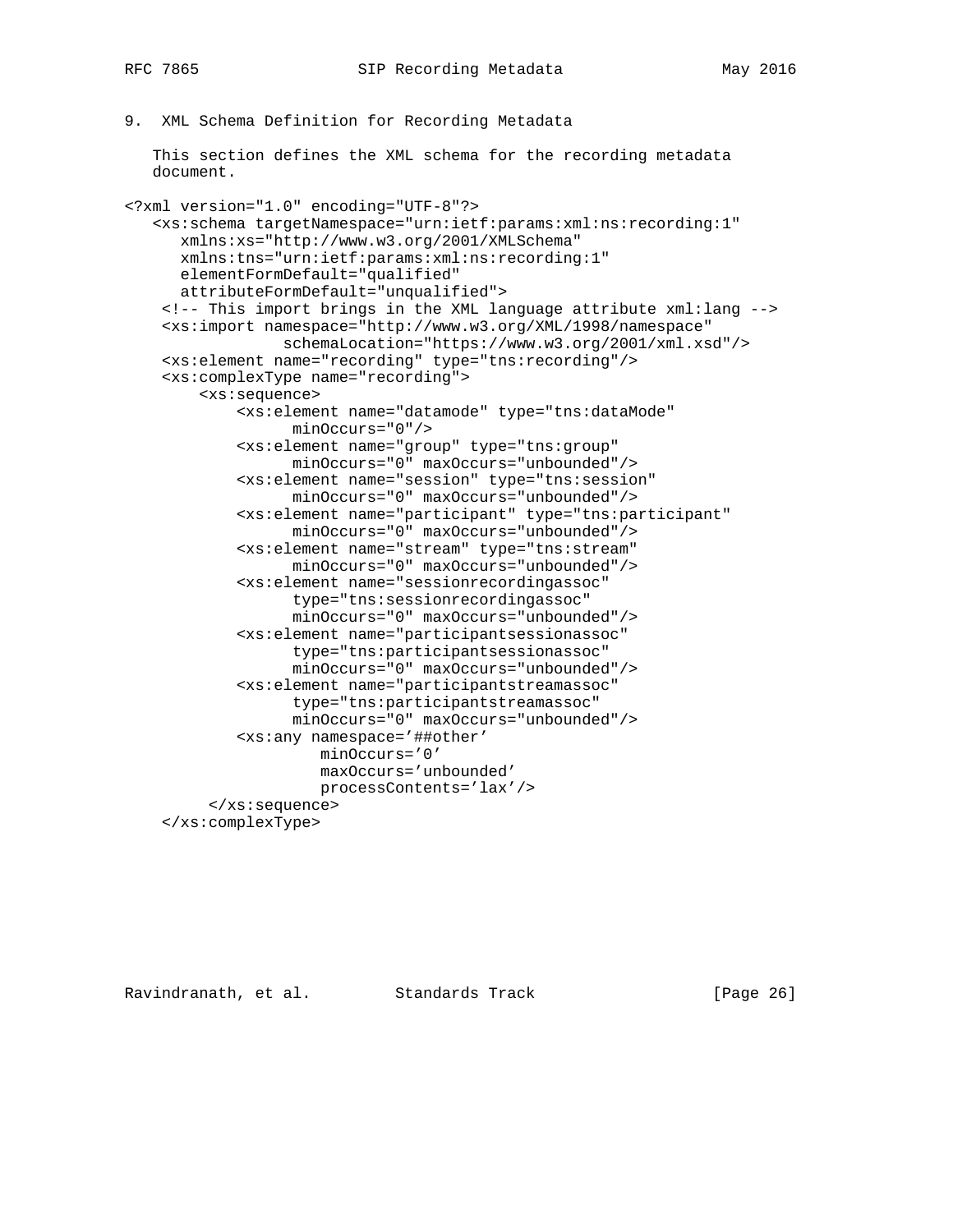```
 <xs:complexType name="group">
     <xs:sequence>
        <xs:element name="associate-time" type="xs:dateTime"
           minOccurs="0"/>
        <xs:element name="disassociate-time" type="xs:dateTime"
           minOccurs="0"/>
       <xs:any namespace='##other'
                  minOccurs='0'
                  maxOccurs='unbounded'
                  processContents='lax'/>
     </xs:sequence>
     <xs:attribute name="group_id" type="xs:base64Binary"
           use="required"/>
 </xs:complexType>
 <xs:complexType name="session">
     <xs:sequence>
        <xs:element name="sipSessionID" type="xs:string"
               minOccurs="0" maxOccurs="unbounded"/>
        <xs:element name="reason" type="tns:reason"
               minOccurs="0" maxOccurs="unbounded"/>
        <xs:element name="group-ref" type="xs:base64Binary"
               minOccurs="0" maxOccurs="1"/>
        <xs:element name="start-time" type="xs:dateTime"
               minOccurs="0" maxOccurs="1"/>
        <xs:element name="stop-time" type="xs:dateTime"
               minOccurs="0" maxOccurs="1"/>
           <xs:any namespace='##other'
                  minOccurs='0'
                  maxOccurs='unbounded'
                  processContents='lax'/>
     </xs:sequence>
     <xs:attribute name="session_id" type="xs:base64Binary"
           use="required"/>
 </xs:complexType>
 <xs:complexType name="sessionrecordingassoc">
     <xs:sequence>
        <xs:element name="associate-time" type="xs:dateTime"
               minOccurs="0"/>
        <xs:element name="disassociate-time" type="xs:dateTime"
              minOccurs="0"/>
        <xs:any namespace='##other'
                  minOccurs='0'
                  maxOccurs='unbounded'
                  processContents='lax'/>
     </xs:sequence>
     <xs:attribute name="session_id" type="xs:base64Binary"
           use="required"/>
 </xs:complexType>
```
Ravindranath, et al. Standards Track [Page 27]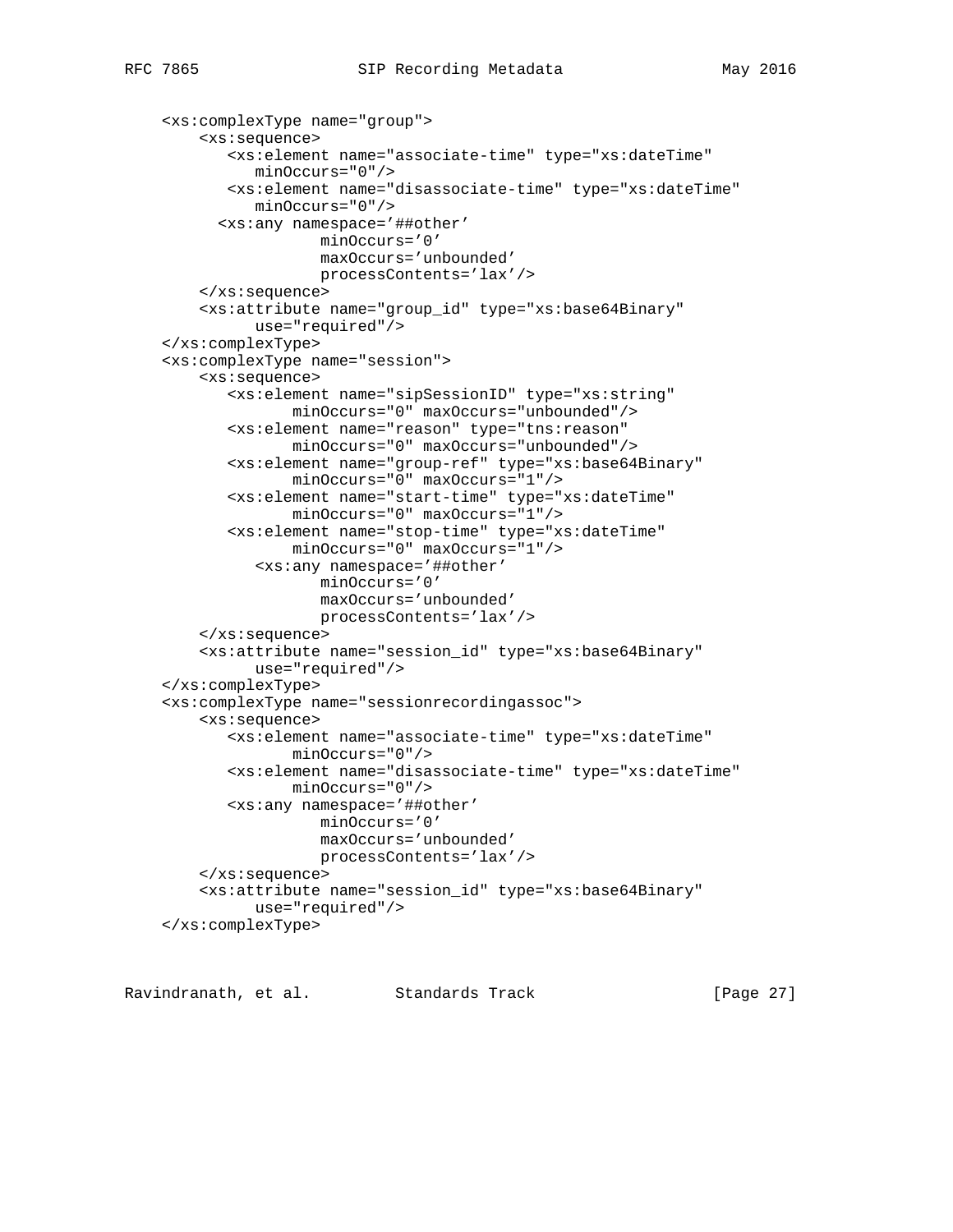```
 <xs:complexType name="participant">
     <xs:sequence>
          <xs:element name="nameID" type="tns:nameID"
                  maxOccurs='unbounded'/>
     <xs:any namespace='##other'
                  minOccurs='0'
                  maxOccurs='unbounded'
                  processContents='lax'/>
     </xs:sequence>
     <xs:attribute name="participant_id" type="xs:base64Binary"
           use="required"/>
 </xs:complexType>
 <xs:complexType name="participantsessionassoc">
     <xs:sequence>
     <xs:element name="associate-time" type="xs:dateTime"
               minOccurs="0"/>
     <xs:element name="disassociate-time" type="xs:dateTime"
              minOccurs="0"/>
     <xs:element name="param" minOccurs="0" maxOccurs="unbounded">
         <xs:complexType>
             <xs:attribute name="pname" type="xs:string"
               use="required"/>
             <xs:attribute name="pval" type="xs:string"
               use="required"/>
         </xs:complexType>
     </xs:element>
     <xs:any namespace='##other'
             minOccurs='0'
             maxOccurs='unbounded'
             processContents='lax'/>
     </xs:sequence>
     <xs:attribute name="participant_id" type="xs:base64Binary"
           use="required"/>
     <xs:attribute name="session_id" type="xs:base64Binary"
           use="required"/>
 </xs:complexType>
```
Ravindranath, et al. Standards Track [Page 28]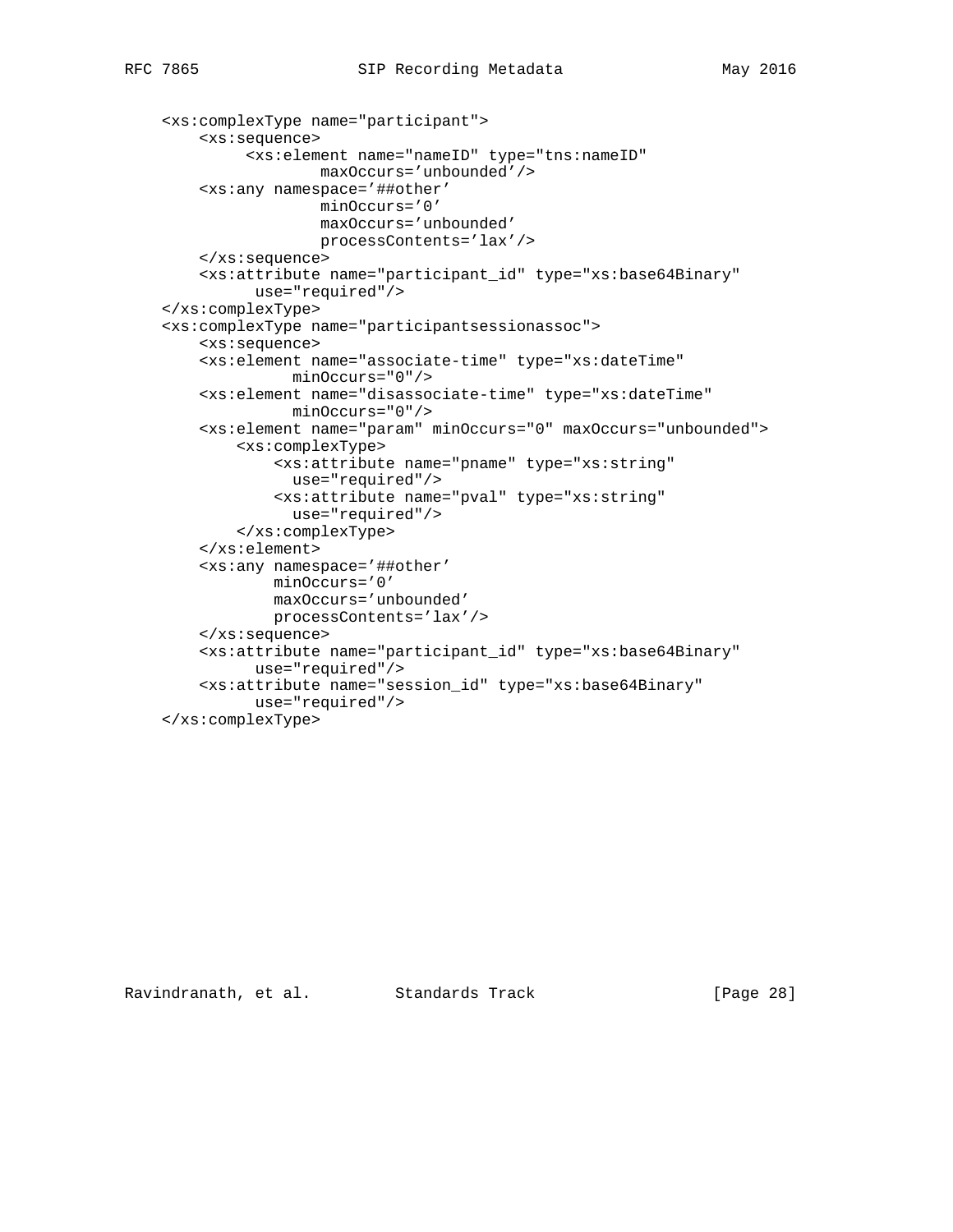```
 <xs:complexType name="participantstreamassoc">
     <xs:sequence>
         <xs:element name="send" type="xs:base64Binary"
            minOccurs="0" maxOccurs="unbounded"/>
         <xs:element name="recv" type="xs:base64Binary"
            minOccurs="0" maxOccurs="unbounded"/>
            <xs:element name="associate-time" type="xs:dateTime"
               minOccurs="0"/>
         <xs:element name="disassociate-time" type="xs:dateTime"
               minOccurs="0"/>
            <xs:any namespace='##other'
                  minOccurs='0'
                  maxOccurs='unbounded'
                  processContents='lax'/>
     </xs:sequence>
     <xs:attribute name="participant_id" type="xs:base64Binary"
           use="required"/>
 </xs:complexType>
 <xs:complexType name="stream">
     <xs:sequence>
        <xs:element name="label" type="xs:string"
            minOccurs="0" maxOccurs="1"/>
         <xs:any namespace='##other'
                  minOccurs='0'
                  maxOccurs='unbounded'
                  processContents='lax'/>
     </xs:sequence>
     <xs:attribute name="stream_id" type="xs:base64Binary"
           use="required"/>
     <xs:attribute name="session_id" type="xs:base64Binary"/>
 </xs:complexType>
 <xs:simpleType name="dataMode">
     <xs:restriction base="xs:string">
         <xs:enumeration value="complete"/>
             <xs:enumeration value="partial"/>
     </xs:restriction>
 </xs:simpleType>
 <xs:complexType name="nameID">
  <xs:sequence>
     <xs:element name="name" type ="tns:name" minOccurs="0"
                         maxOccurs="1"/>
  </xs:sequence>
  <xs:attribute name="aor" type="xs:anyURI" use="required"/>
 </xs:complexType>
```
Ravindranath, et al. Standards Track [Page 29]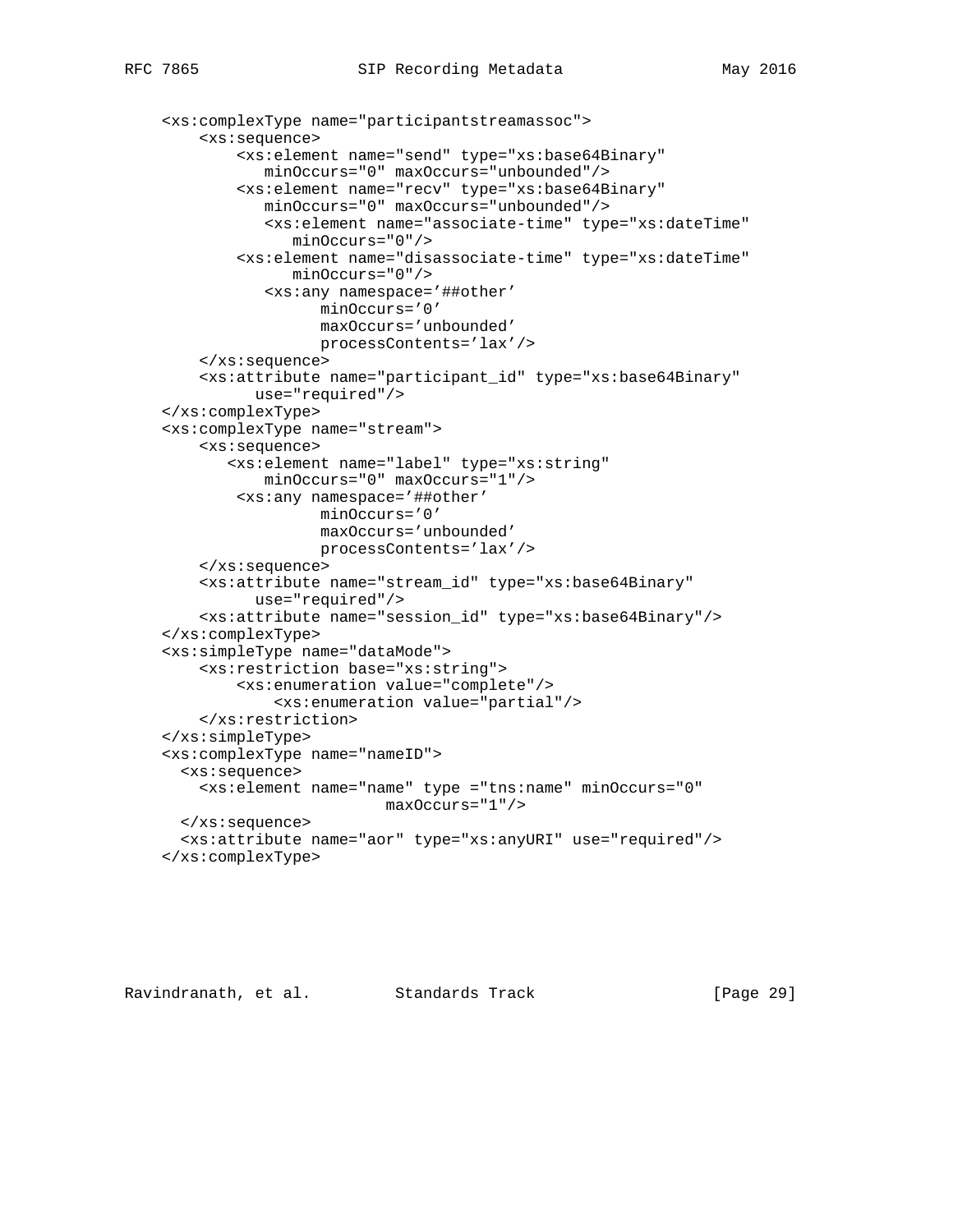```
 <xs:complexType name="name">
     <xs:simpleContent>
         <xs:extension base="xs:string">
            <xs:attribute ref="xml:lang" use="optional"/>
         </xs:extension>
     </xs:simpleContent>
    </xs:complexType>
    <xs:complexType name="reason">
       <xs:simpleContent>
        <xs:extension base="xs:string">
           <xs:attribute type="xs:short" name="cause" use="required"/>
           <xs:attribute type="xs:string" name="protocol" default="SIP"/>
        </xs:extension>
       </xs:simpleContent>
    </xs:complexType>
    <xs:element name="requestsnapshot" type="tns:requestsnapshot"/>
     <xs:complexType name="requestsnapshot">
        <xs:sequence>
           <xs:element name="requestreason" type="tns:name"
             minOccurs="0"/>
           <xs:any namespace='##other'
             minOccurs='0'
             maxOccurs='unbounded'
             processContents='lax'/>
        </xs:sequence>
     </xs:complexType>
</xs:schema>
```
#### 10. Security Considerations

 This document describes an extensive set of metadata that may be recorded by the SRS. Most of the metadata could be considered private data. The procedures mentioned in the Security Considerations section of [RFC7866] MUST be followed by the SRC and the SRS for mutual authentication and to protect the content of the metadata in the RS.

 An SRC MAY, by policy, choose to limit the parts of the metadata sent to the SRS for recording. Also, the policy of the SRS might not require recording all the metadata it receives. For the sake of data minimization, the SRS MUST NOT record additional metadata that is not explicitly required by local policy. Metadata in storage needs to be provided with a level of security that is comparable to that of the recording session.

Ravindranath, et al. Standards Track [Page 30]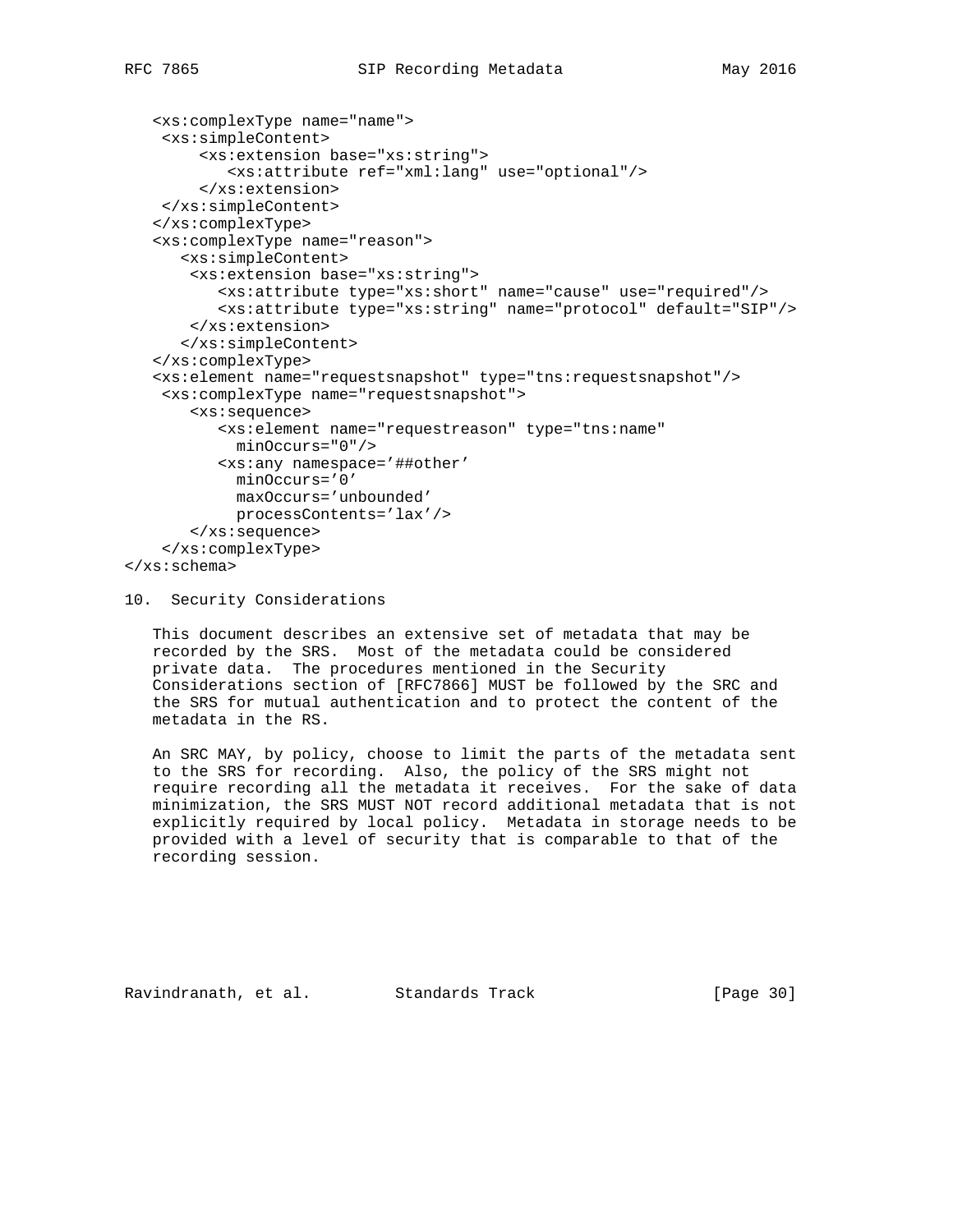11. IANA Considerations

 This specification registers a new XML namespace and a new XML schema.

11.1. SIP Recording Metadata Schema Registration

URI: urn:ietf:params:xml:ns:recording:1

 Registrant Contact: IETF SIPREC working group, Ram Mohan R (rmohanr@cisco.com)

XML: The registered XML schema is contained in Section 9.

 Its first line is <?xml version="1.0" encoding="UTF-8"?>, and its last line is </xs:schema>.

- 12. References
- 12.1. Normative References
	- [RFC2119] Bradner, S., "Key words for use in RFCs to Indicate Requirement Levels", BCP 14, RFC 2119, DOI 10.17487/RFC2119, March 1997, <http://www.rfc-editor.org/info/rfc2119>.
	- [RFC3261] Rosenberg, J., Schulzrinne, H., Camarillo, G., Johnston, A., Peterson, J., Sparks, R., Handley, M., and E. Schooler, "SIP: Session Initiation Protocol", RFC 3261, DOI 10.17487/RFC3261, June 2002, <http://www.rfc-editor.org/info/rfc3261>.
	- [RFC3339] Klyne, G. and C. Newman, "Date and Time on the Internet: Timestamps", RFC 3339, DOI 10.17487/RFC3339, July 2002, <http://www.rfc-editor.org/info/rfc3339>.
	- [RFC3840] Rosenberg, J., Schulzrinne, H., and P. Kyzivat, "Indicating User Agent Capabilities in the Session Initiation Protocol (SIP)", RFC 3840, DOI 10.17487/RFC3840, August 2004, <http://www.rfc-editor.org/info/rfc3840>.
	- [RFC4122] Leach, P., Mealling, M., and R. Salz, "A Universally Unique IDentifier (UUID) URN Namespace", RFC 4122, DOI 10.17487/RFC4122, July 2005, <http://www.rfc-editor.org/info/rfc4122>.

Ravindranath, et al. Standards Track [Page 31]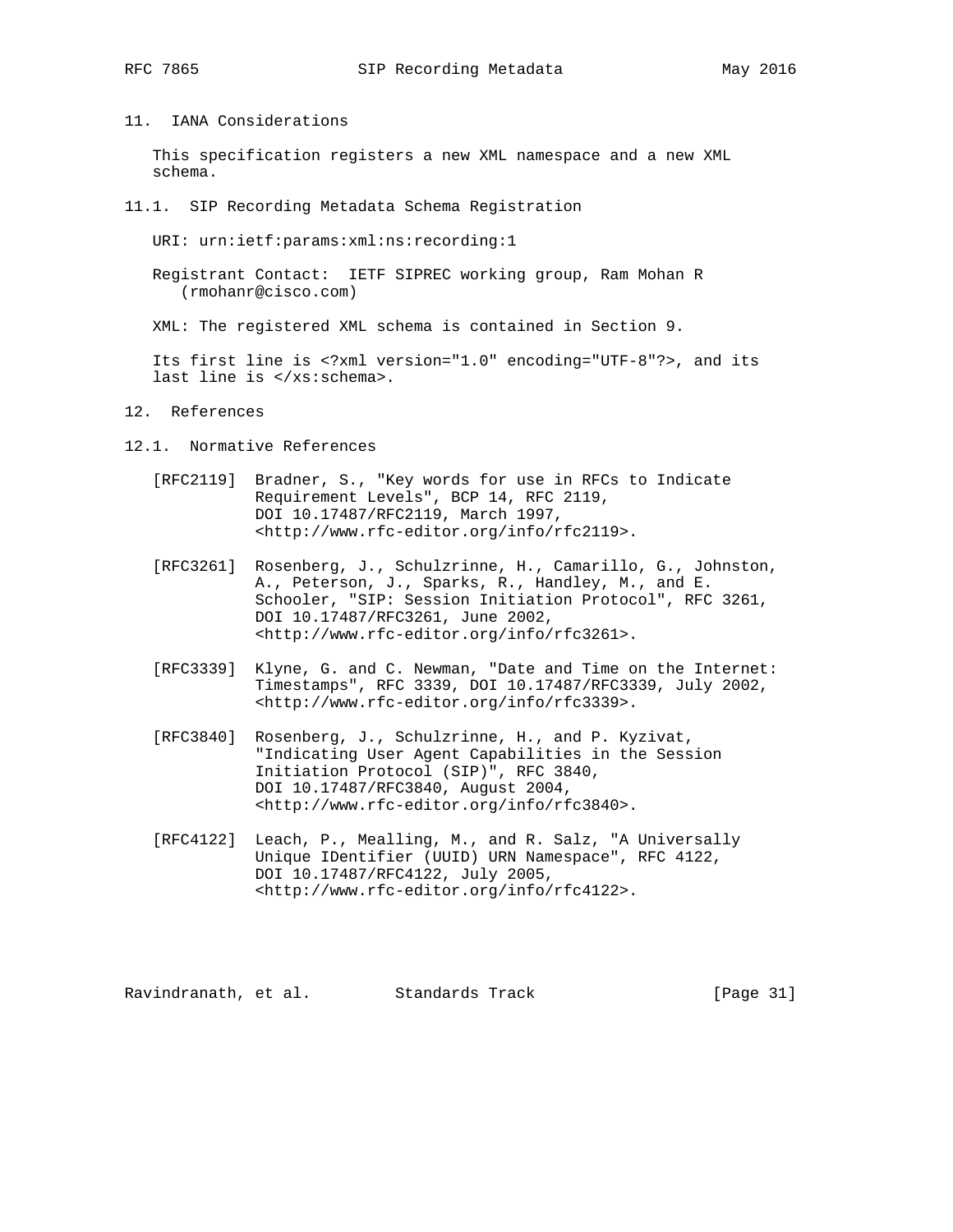- [RFC4566] Handley, M., Jacobson, V., and C. Perkins, "SDP: Session Description Protocol", RFC 4566, DOI 10.17487/RFC4566, July 2006, <http://www.rfc-editor.org/info/rfc4566>.
- [RFC4574] Levin, O. and G. Camarillo, "The Session Description Protocol (SDP) Label Attribute", RFC 4574, DOI 10.17487/RFC4574, August 2006, <http://www.rfc-editor.org/info/rfc4574>.
- [RFC4648] Josefsson, S., "The Base16, Base32, and Base64 Data Encodings", RFC 4648, DOI 10.17487/RFC4648, October 2006, <http://www.rfc-editor.org/info/rfc4648>.
- [RFC4796] Hautakorpi, J. and G. Camarillo, "The Session Description Protocol (SDP) Content Attribute", RFC 4796, DOI 10.17487/RFC4796, February 2007, <http://www.rfc-editor.org/info/rfc4796>.
	- [RFC7866] Portman, L., Lum, H., Ed., Eckel, C., Johnston, A., and A. Hutton, "Session Recording Protocol", RFC 7866, DOI 10.17487/RFC7866, May 2016, <http://www.rfc-editor.org/info/rfc7866>.
- 12.2. Informative References
	- [RFC3325] Jennings, C., Peterson, J., and M. Watson, "Private Extensions to the Session Initiation Protocol (SIP) for Asserted Identity within Trusted Networks", RFC 3325, DOI 10.17487/RFC3325, November 2002, <http://www.rfc-editor.org/info/rfc3325>.
	- [RFC3326] Schulzrinne, H., Oran, D., and G. Camarillo, "The Reason Header Field for the Session Initiation Protocol (SIP)", RFC 3326, DOI 10.17487/RFC3326, December 2002, <http://www.rfc-editor.org/info/rfc3326>.
	- [RFC3966] Schulzrinne, H., "The tel URI for Telephone Numbers", RFC 3966, DOI 10.17487/RFC3966, December 2004, <http://www.rfc-editor.org/info/rfc3966>.
	- [RFC4235] Rosenberg, J., Schulzrinne, H., and R. Mahy, Ed., "An INVITE-Initiated Dialog Event Package for the Session Initiation Protocol (SIP)", RFC 4235, DOI 10.17487/RFC4235, November 2005, <http://www.rfc-editor.org/info/rfc4235>.

Ravindranath, et al. Standards Track [Page 32]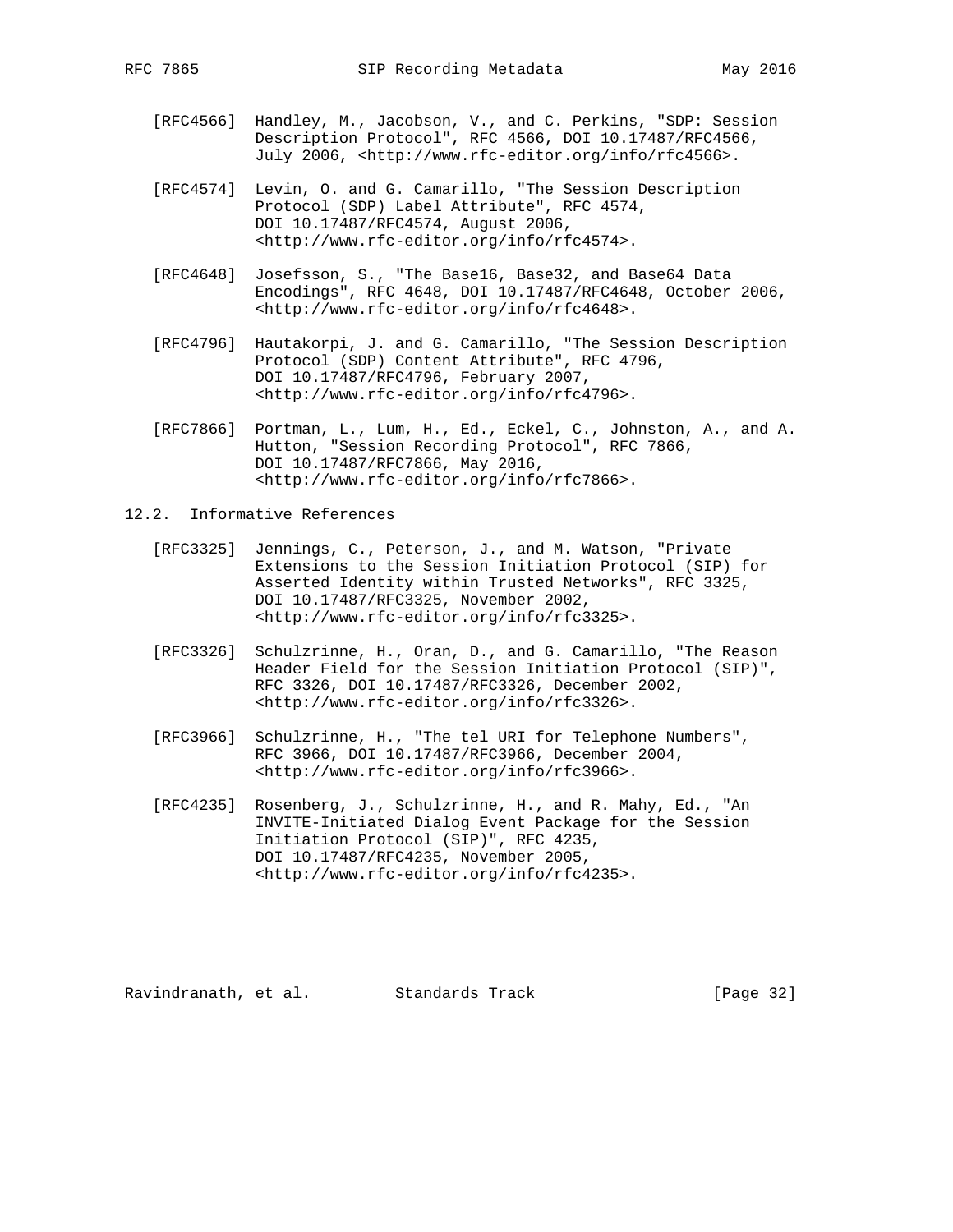- [RFC6341] Rehor, K., Ed., Portman, L., Ed., Hutton, A., and R. Jain, "Use Cases and Requirements for SIP-Based Media Recording (SIPREC)", RFC 6341, DOI 10.17487/RFC6341, August 2011, <http://www.rfc-editor.org/info/rfc6341>.
- [RFC7245] Hutton, A., Ed., Portman, L., Ed., Jain, R., and K. Rehor, "An Architecture for Media Recording Using the Session Initiation Protocol", RFC 7245, DOI 10.17487/RFC7245, May 2014, <http://www.rfc-editor.org/info/rfc7245>.

#### [SessionID]

- Jones, P., Salgueiro, G., Pearce, C., and P. Giralt, "End-to-End Session Identification in IP-Based Multimedia Communication Networks", Work in Progress, draft-ietf-insipid-session-id-22, April 2016.
- [UML] Object Management Group, "OMG Unified Modeling Language (UML)", 2011, <http://www.omg.org/spec/UML/2.4/>.